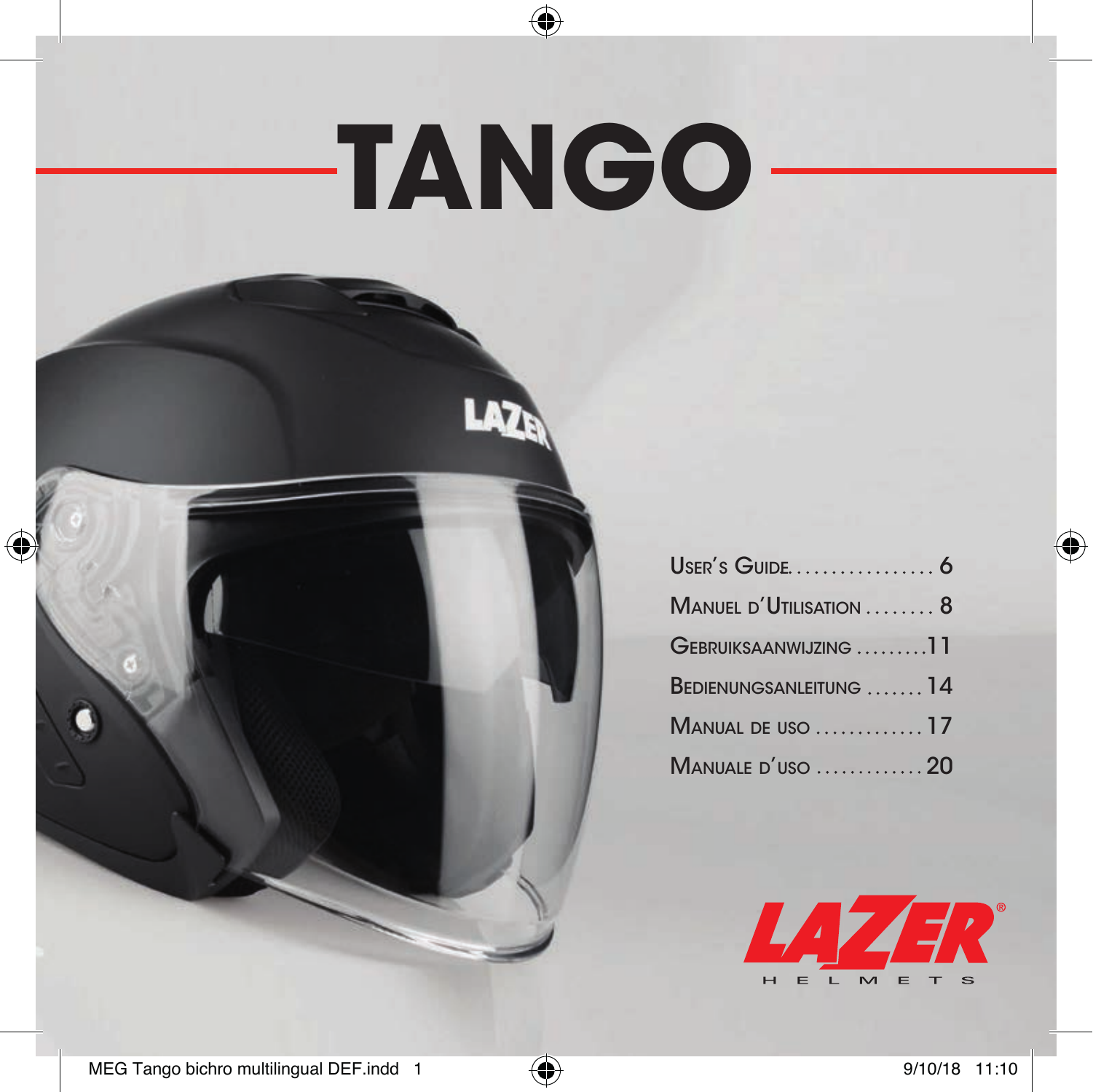

◈





 $\bigoplus$ 



 $-2 -$ 

 $\bigoplus$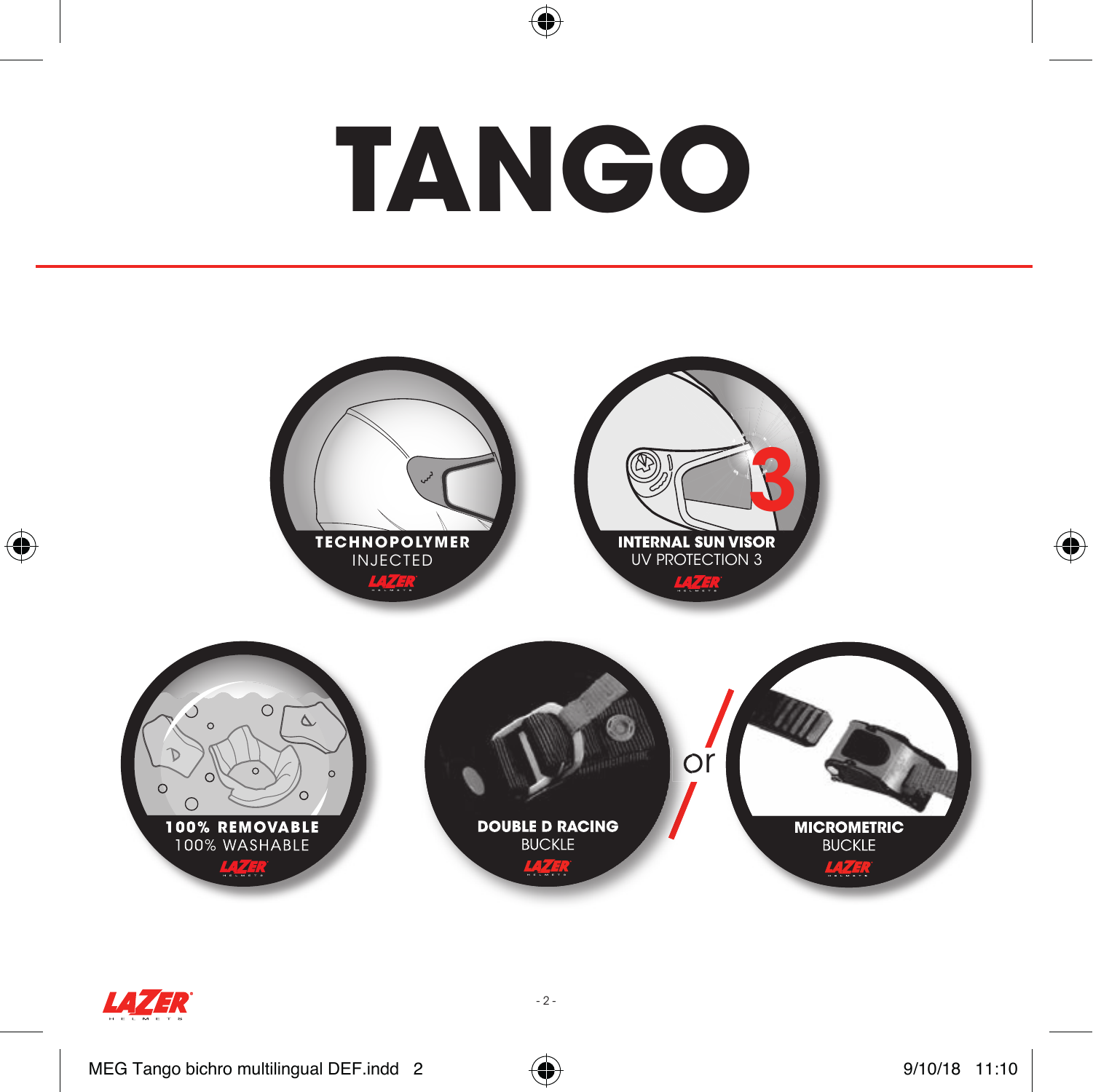



#### **IMPORTANT**

Please read this manual carefully BEFORE using your helmet for the first time.

Following the instructions will keep your helmet effective and SAFE.

Remember to keep the manual in a safe place. It contains instructions, which are EXTREMELY IMPORTANT for your safety.

We have done our best to be as clear and explicit as possible. However, should you find the instructions unclear, or have any questions or require further information, please do not hesitate to contact us by post, e-mail or directly on our website: www.lazerhelmets.com



#### INFORMATION FOR USERS

- To insure an adequate protection, this helmet must fit closely and be securely attached.
- Any helmet that has sustained a violent impact should be replaced.
- Warning! Do not apply paint, stickers, petrol or other solvents to this helmet. Use only warm soapy water to clean the helmet surface.

ECE 22.05



## **IMPORTANT**

Veuillez lire attentivement ce manuel AVANT d'utiliser votre casque pour la première fois.

Suivre les instructions maintiendra votre casque dans un état lui assurant efficacité et SECURITE.

Veillez à garder ce manuel en lieu sûr. Il contient des instructions qui sont EXTREMEMENT IMPORTANTES

#### pour votre sécurité.

Nous avons fait tout ce que nous pensions utile afin de rendre nos instructions claires et explicites, si toutefois vous ne les trouviez pas assez compréhensibles ou que vous aviez des questions ou vous souhaiteriez de plus amples informations, n'hésitez pas à nous contacter via la poste, par courriel ou directement sur notre site: www.lazerhelmets.com

#### MISE EN GARDE

- Pour assurer une protection suffisante, ce casque doit être bien ajusté et être solidement attaché.
- Tout casque qui a été soumis à un choc violent est à remplacer.
- Attention: N'appliquer sur ce casque ni peinture, ni autocollant, ni essence, ni aucun autre solvant. N'utilisez que de l'eau chaude et savonneuse pour nettoyer le casque.

ECE 22.05



## **BELANGRIJK**

Gelieve deze handleiding aandachtig te lezen alvorens de helm voor het eerst in gebruik te nemen.

Onderstaande instructies helpen u de helm efficiënt en veilig te houden.

Bewaar deze handleiding zodat u die te allen tijde gemakkelijk kan raadplegen. Deze bevat instructies die HEEL BELANGRIJK zijn voor uw veiligheid.

Wij hebben onze uiterste best gedaan om zo duidelijk mogelijk te zijn. Indien sommige instructies niet duidelijk zijn of hebt u nog andere vragen, aarzel niet met ons contact op te nemenper post of per e-mail of rechtstreeks via : www.lazerhelmets.com.





 $\sim$  3

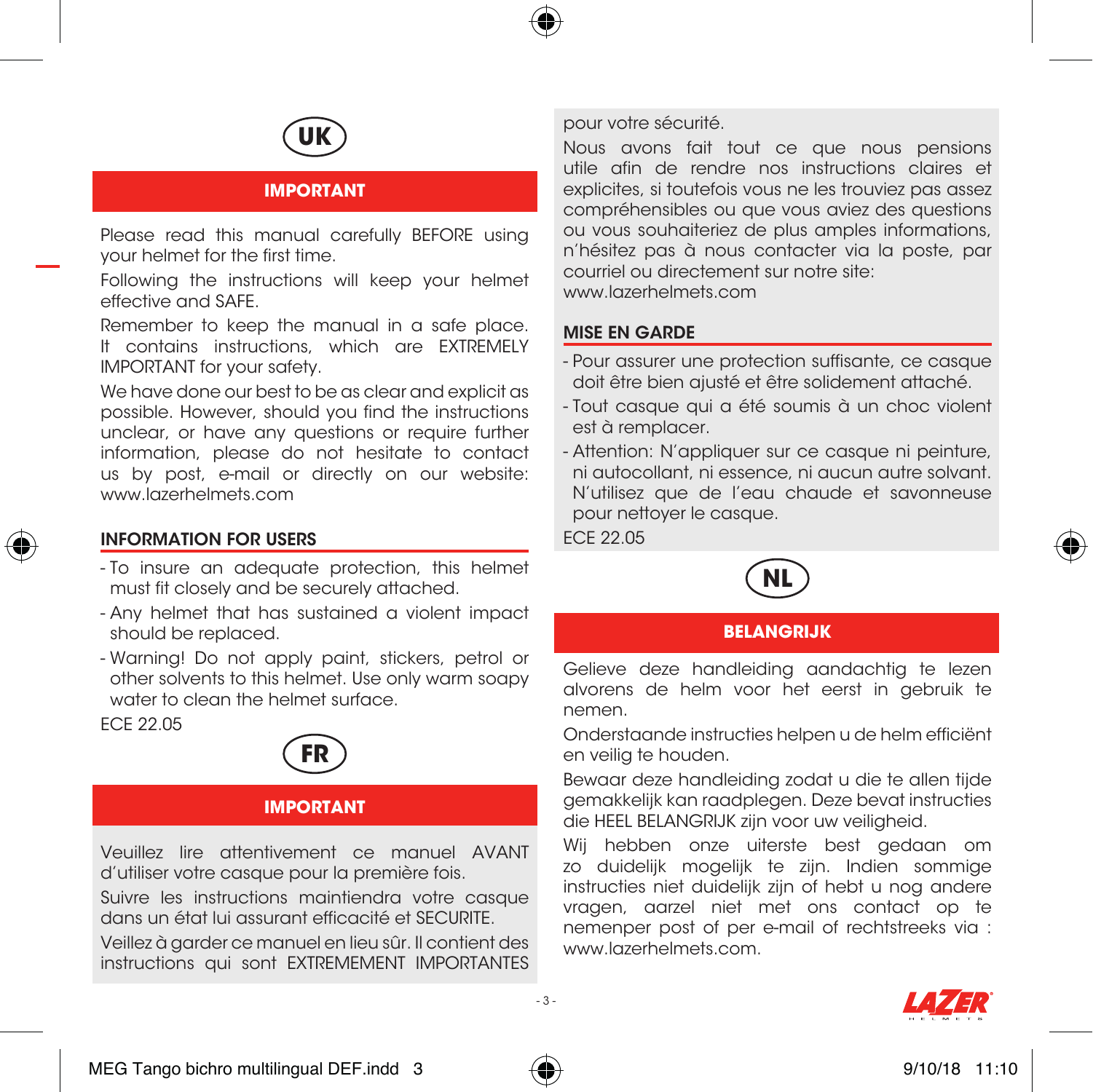

## WAARSCHUWING

- Om een voldoende bescherming te waarborgen moet deze helm goed passen en tevens een goed zijdelings zicht mogelijk maken.
- Iedere helm die een hevige klap heeft opgevangen dient te worden vervangen, zelfs al is de geleden schade niet zichtbaar.
- Niet verven, noch reinigen met bijtende producten. Gebruik warm water en zeep voor het reinigen van de helm.

ECE 22.05



## **WICHTIG**

Bitte lesen Sie diese Gebrauchsanweisung VOR der ersten Benutzung Ihres Helms.



Wenn Sie sich an die Anweisungen halten, wird Ihr Helm in einem Zustand bleiben, der seine Wirksamkeit und Ihre Sicherheit gewährleistet.

Bitte bewahren Sie diese Gebrauchsanweisung an einem Ort auf, an dem sie leicht wieder aufzufinden ist.Sie enthält EXTREM WICHTIGE Sicherheitsanweisungen.

In diesem Manual finden Sie alle nützlichen und notwendigen Informationen, welche für die Benutzung des Helmes wichtig sind. Wenn allerdings gewisse Anweisungen Ihrer Meinung nach unklar sind, oder falls Sie Fragen haben und zusätzliche Informationen benötigen, dann nehmen Sie doch bitte, per Post, per E-Mail, oder direkt auf unserer Website www.lazerhelmets.com, Kontakt mit uns auf.

## WARNUNG

- Um einen ausreichenden Schutz zu ermöglichen muss dieser Helm genau passen und sorgfältig verschlossen werden.

- Jeder Helm, der einem heftigen Stoss ausgesetzt wurde, ist unbedingt zu ersetzen.
- Achtung!Der Helm darf nicht mit Farbe, Benzin oder Beizmitteln bestrichen oder mit Aufklebern versehen werden.Um die Oberfläche des Helms zu reinigen, benutzen Sie bitte nur warmes Wasser und Seifenlauge.

ECE 22.05



#### **IMPORTANTE**

Lea con atención este manual ANTES de utilizar su casco por primera vez.

Si sigue las instrucciones, mantendrá su casco en un estado que le garantizará eficacia y SEGURIDAD.

Guarde este manual en un lugar en el que pueda encontrarlo fácilmente. Contiene instrucciones de seguridad SUMAMENTE IMPORTANTES.

Hemos procurado ser lo más claros y explícitos posible. Sin embargo, si las instrucciones no le parecen claras, si desea hacer preguntas o si necesita información, no dude en ponerse en contacto con nosotros por correo, por correo electrónico o via la página internet:

www.lazerhelmets.com

#### AVISO PARA USUARIOS

- Para garantizar una protección adecuada, su casco tiene que estar bien ajustado y abrochado.
- Cualquier casco que haya sido expuesto a un golpe violento tiene que ser sustituido por otro.
- ATENCION! No aplicar pintura, pegatinas, gasolina o productos agresivos en el casco. Use agua caliente y jabón para limpiar la superficie del casco.

ECE 22.05





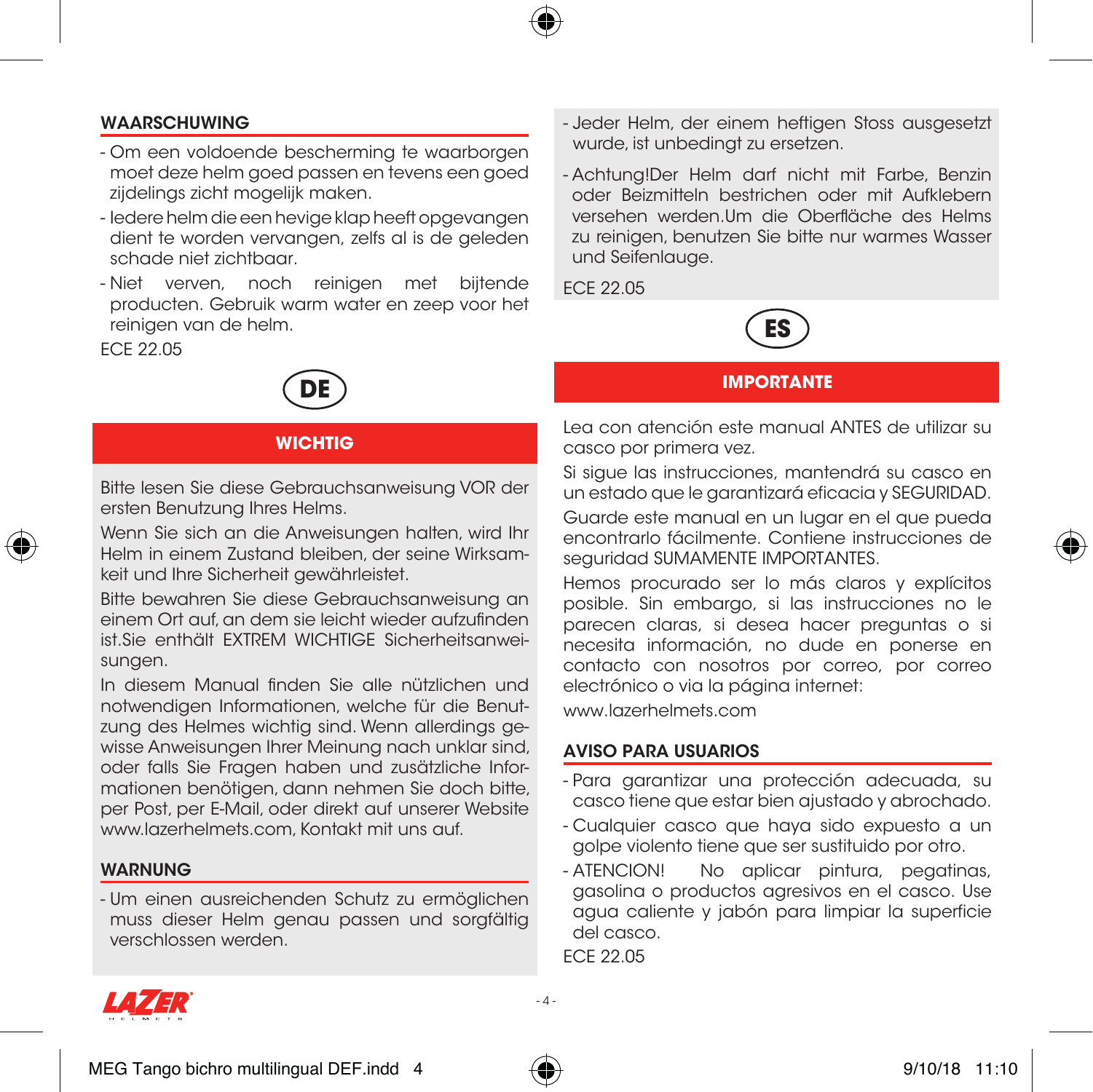



## **IMPORTANTE**

Por favor, leia este manual cuidadosamente antes de usar o seu capacete pela primeira vez.

Seguindo as instruções irá manter o seu capacete eficaz e seguro.

Lembre-se de manter o manual em um local seguro. Ele contém instruções, que são EXTREMAMENTE IMPORTANTE para a sua segurança.

Nós fizemos o nosso melhor para ser o mais claro e explícito possível, no entanto, deve encontrar as instruções claras, ou se tiver alguma dúvida ou necessitar de mais informações, por favor não hesite em contactar-nos por correio, e-mail ou website: www.lazerhelmets.com

## INFORMAÇÃO PARA USUÁRIOS

- Para protecção adequada, este capacete deve ser usado fechado e apertado.
- Qualquer capacete que tenha sofrido um impacto violento deve ser substituído.
- Atenção! Não aplique tintas, adesivos, gasolina ou outros solventes no capacete. Use apenas água morna e sabão para limpar a superfície do capacete.

ECE 22.05

# **IT IMPORTANTE**

Si prega di leggere attentamente questo manuale PRIMA di utilizzare il Vostro casco per la prima volta.

Seguendo queste istruzioni manterrete il Vostro casco nel miglior modo sia per l'efficienza che per la sicurezza.

Conservate questo manuale in un luogo sicuro. Contiene istruzioni che sono ESTREMAMENTE IMPORTANTI per la Vostra sicurezza.

Abbiamo realizzato questo manuale in modo che sia il più chiaro ed esplicito possibile, qualora trovaste delle istruzioni non chiare o avete domande o necessitate di ulteriori informazioni, non esitate a contattarci direttamente per e-mail, per posta o via la pagina internet:

www.lazerhelmets.com

## INFORMAZIONI PER GLI UTENTI

- Per un'adeguata protezione, questo casco deve essere ben calzato sulla testa e saldamente allacciato.
- Ogni casco che ha subito un violento urto deve essere sostituito.
- ATTENZIONE! Non utilizzare vernici, benzina o altri solventi per questo casco. Non applicate adesivi. Pulite il vostro casco esclusivamente con un panno morbido, umido e sapone neutro. ECE 22.05





 $-$  5  $-$ 

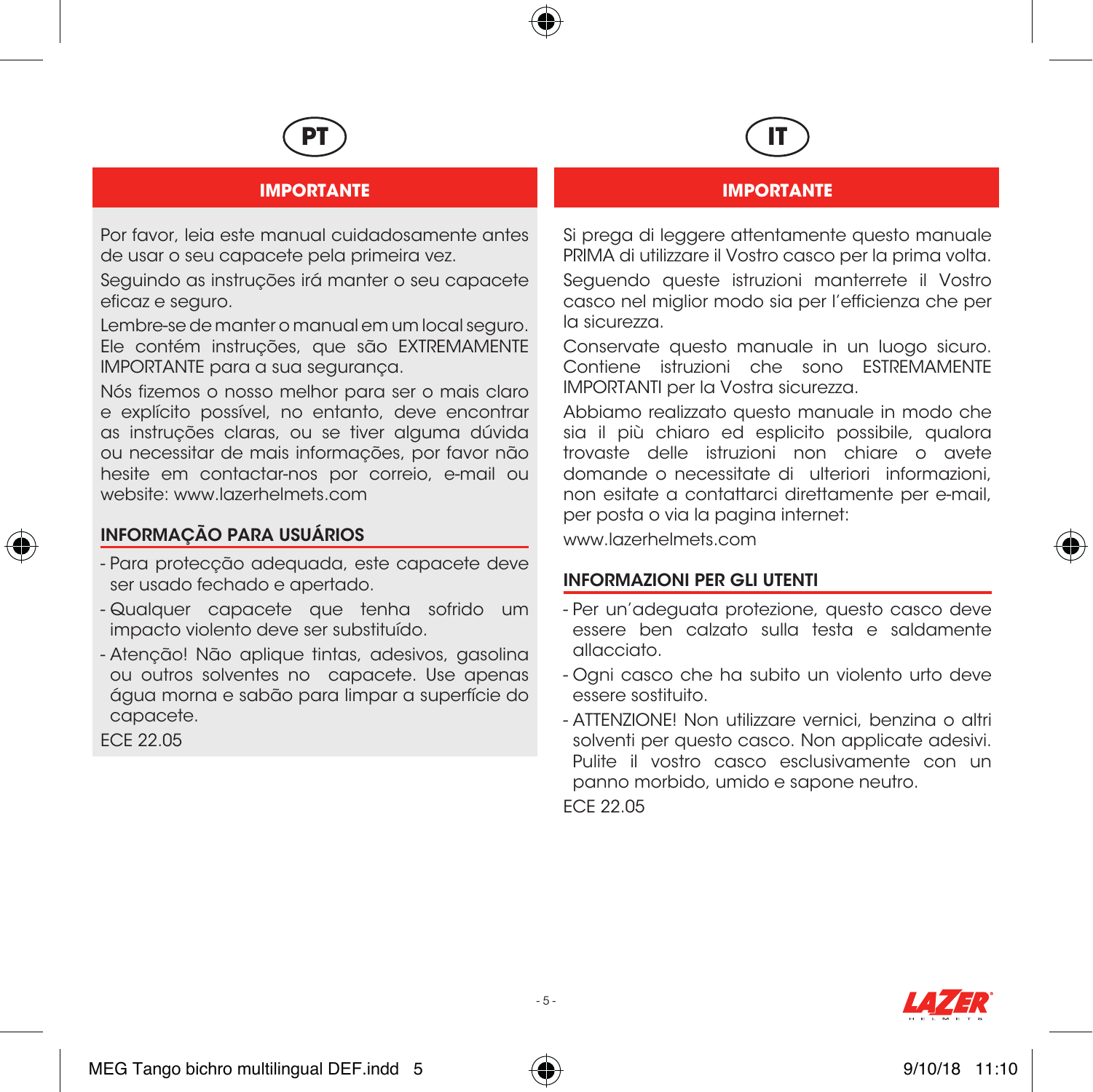



Congratulations for buying our Lazer TANGO helmet!

You can be sure that you have done an excellent choice.

Enjoy it and have a happy ride, Lazer protects Your Freedom...

#### **ADVICES**

## VISION

When riding a motorcycle, your life could depend on a clear vision.

Keep it unhindered by observing theses basic rules:

- Use only genuine face shields
- Tinted face shields are for daytime use only
- Always keep your face shield clean and scratch free
- Always keep your field of vision unobstructed

#### FASTENING

Your helmet will be useless if it's too big or not properly fastened. Always buy a helmet to your exact size and always fasten it properly.

#### MODIFICATIONS

Never modify your helmet in any way. Modifications could result in lowering the effectiveness of your helmet.

#### DAMAGED HELMET

When your helmet sustains a severe shock, part of its structure and lining may have been deteriorated by absorbing the energy of the impact. These damages may not be visible to the eye. In this case, do not hesitate to replace it.



## CARE AND MAINTENANCE

Clean the outside and inside of your helmet regularly. Use a soft cloth and warm or slightly soapy water. NEVER USE GAS OIL, SOLVENTS, PETROL OR OTHER AGGRESSIVE PRODUCTS.

The padding is removable to make it easy to clean. Again, only use warm or slightly soapy water. Hand wash and drip dry.

To clean the visor (shield), dip it in lukewarm soapy water. Wipe it in a lint free cloth from the top to the bottom avoiding any circular motion.

After correctly cleaning the vents and the visor mechanism, it is a good idea to lubricate them from time to time with white or silicone grease to maximize their durability.

## STORAGE

After washing your helmet, store it inside a bag, in a dry temperate place. Avoid prolonged storage in a very illuminate place.



## **DURABILITY**

Over time, some wear marks can appear on safety elements of your helmet, such as: wearing or fraying of the strap, malfunction of the buckle, cracking or crumbling of the inner liner, cracking of the shell, … In this case, contact your dealer to check or replace your helmet.

#### **HANDLING**

#### WILL IT STAY ON ? (fig. 1)

You want to know If the helmet you bought will stay firmly on your head in a crash. Make sure the chinstrap is done up and tilt your head forward. Ask someone to try and roll the helmet off your head by carefully pushing up from the rear of the helmet at its base. If you can roll it off in the showroom, then it's sure to come off in a crash.

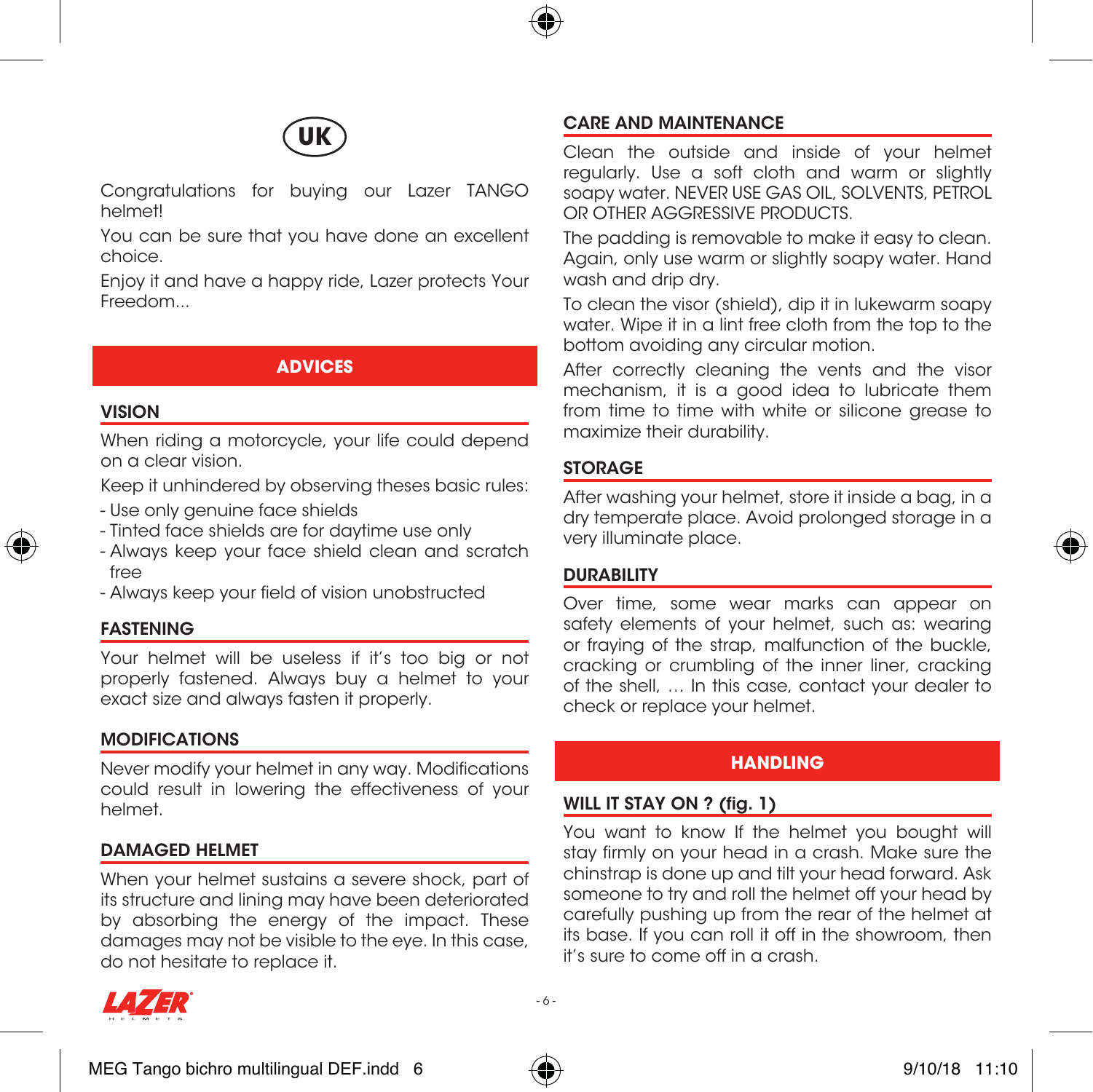

## INSTRUCTION - DOUBLE D BUCKLE: TO FASTEN AND OPEN THE CHIN STRAP (FIG. 2)

- 1. Fasten the chin strap by passing the end of the strap through the 2 rings as shown on picture A. then pull it comfortably tight for a secure and snug fit.
- 2. To remove the helmet pull the little red tab outwards, the strap tension will be released as shown on picture B. Then unthread the chin strap.

Warning ! – The red snap placed at the end of the chin strap must NOT be used instead of the Double D buckle.It has been designed to avoid the chin strap flapping in the wind at high speed.

## ADJUSTING AND USING THE MICROMETRIC BUCKLE (fig. 3)

- 1. First, adjust the length of the strap by rolling it through the plastic adjustable strap (C)
- 2. To close the buckle, insert the ratcheted tongue (D) into the casing (E). When you hear a "click", the buckle is closed. The multi-notching allows for minute adjustments in order to obtain perfect comfort and fit with the buckle
- 3. If necessary, go back and repeat Step 1
- 4. To open the buckle, pull on the red strap (F) and draw back the ratcheted tongue using your other hand

## HOW TO CHANGE AND REPLACE THE MAIN VISOR

## Removing the screen (fig. 4):

- The screen must be in the open position (A).
- Push the fixation lever to open the central cylinder (B) and pull the screen upwards with a short, sharp click (C)
- Same for the right-hand side

## Installing the screen:

- In open position, position the nub on the inside of the screen into its chamber (D, E).
- Push to press the screen nubs in their chambers (F).
- When you hear a clic, the screen is fastened.
- Repeat at the other side

Check wether the screen function correctly by making several full openings and closings.

## HOW TO USE THE INTERNAL SUN VISOR ON YOUR HELMET

- The cursor for the internal sun screen is on the left side of the helmet. Only use this button when your are not riding and always with your left-hand.
- To lower the internal sun screen, lower the cursor until it stops
- To lift the internal sun screen, lift the cursor until it stops

Warning: never drive with the internal sun visor in the lowered position at night or in case of poor visibility. Always remember to raise the internal sun visor early enough before entering a tunnel or on a dark or shady road.

## HOW TO CHANGE THE INTERNAL SUN VISOR ON YOUR HELMET (fig.5)

- The main visor must be in the open position (A).
- The internal sun visor must be in the lowered position (B).
- Hold the internal sun visor on one side and pull hard to extract the visor of its fixation (C). Repeat the operation on the other side





- 7 -

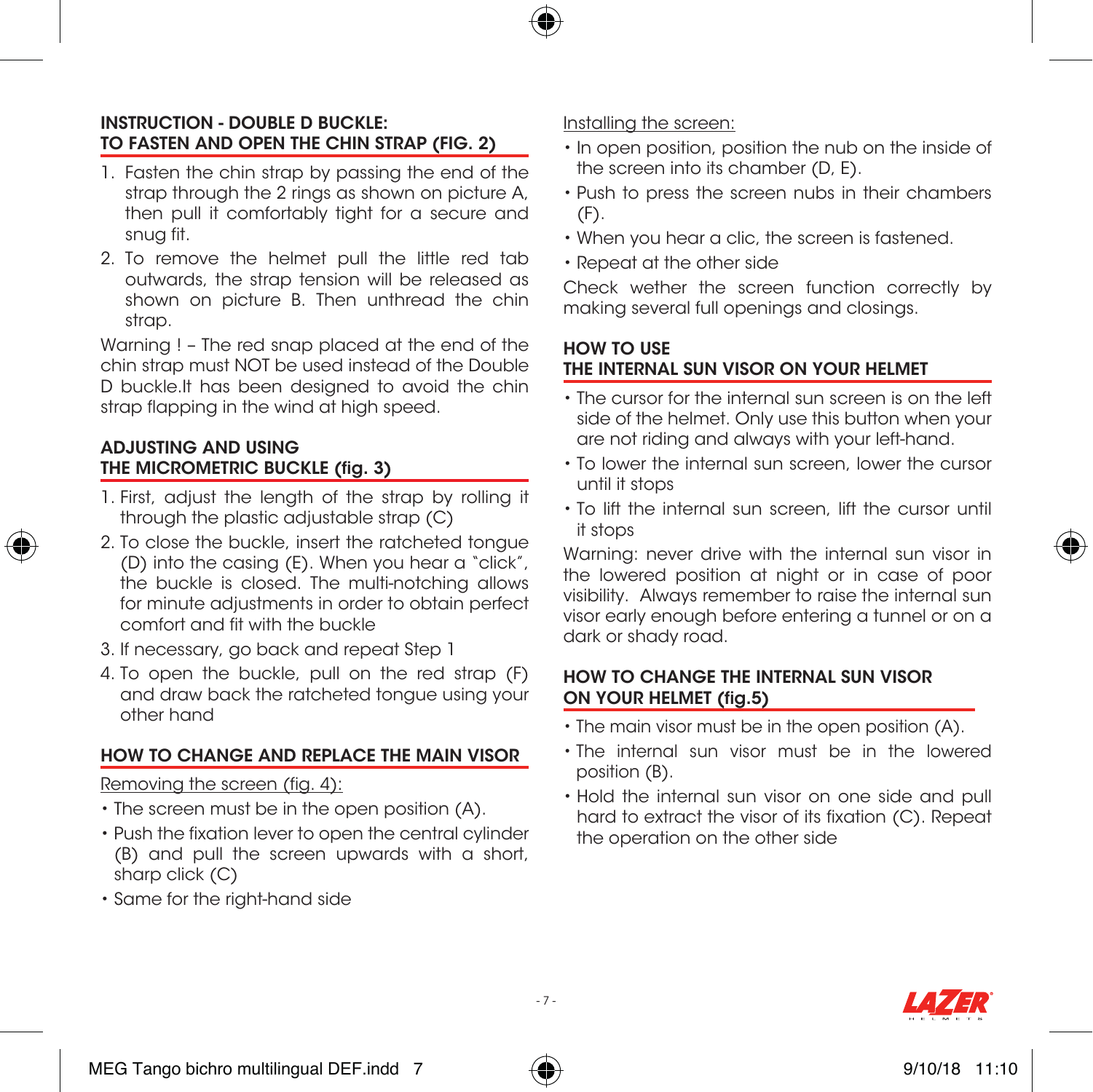

## To replace the visor:

- Hold the main visor in the open position
- The internal sun visor must be in the lowered position (D).
- Slide the visor's right hand side end on the casing located under the shell side (E), until you hear a click, indicating it is snapped correctly (F). Ensure the visor correctly located inside the casing's drawer
- Repeat the operation on the left hand side
- Ensure the mechanism is working properly by making several full openings and closings.

## HOW TO REMOVE AND PUT CHEEK PADS BACK ON YOUR HELMET (fig.6)

- Cheek pads are fixed to their EPS base by means of 3 snaps on their sides and a collar of plastic folded between the shell and the base
- Detach the pad from the 3 snaps (A) and pull to tear it from the shell (B)

## To put the pad back on:

- Pull the chin strap through the space in the centre of the cheek pad (C)
- Insert the collar between shell and EPS base and adjust properly (D, E)
- Snap the 3 press studs on the side of the EPS base (F)

## HOW TO REMOVE AND PUT THE HEAD PAD BACK ON YOUR HELMET (fig.7)

- Pull and tear the front head band to release the 4 snaps (A, B)
- Pull the neck cushion to unsnap the 2 press studs  $(C)$
- Remove the entire pad from the helmet (D)

## To put the head pad back on:

- Introduce the whole head pad inside the helmet (E)
- Snap the 2 press studs of the neck cushion (F)
- Insert the front head band on its location and snap the 4 fixing clips (G)
- The head pad sets itself easily on its own

## WWW.LAZERHELMETS.COM



Félicitations pour l'achat de votre casque Lazer TANGO.

Soyez-en certain, vous avez fait un excellent choix. Profitez-en puisque LAZER protège votre Liberté….. et bonne route !

## **CONSEILS**

## VISION

A moto, la vue, c'est la vie. Veillez toujours à optimaliser votre vision en respectant les règles élémentaires suivantes:

- Utilisez l'écran d'origine
- N'utilisez un écran fumé qu'en plein jour
- Gardez votre écran propre et sans rayures
- N'obstruez pas votre champ de vision

## FERMETURE

Votre casque sera inutile s'il est trop grand ou s'il est mal attaché. Veillez donc à l'acheter à la bonne taille et à toujours fixer sa jugulaire.



MEG Tango bichro multilingual DEF.indd 8  $\overbrace{4}$   $\overbrace{4}$  9/10/18 11:10



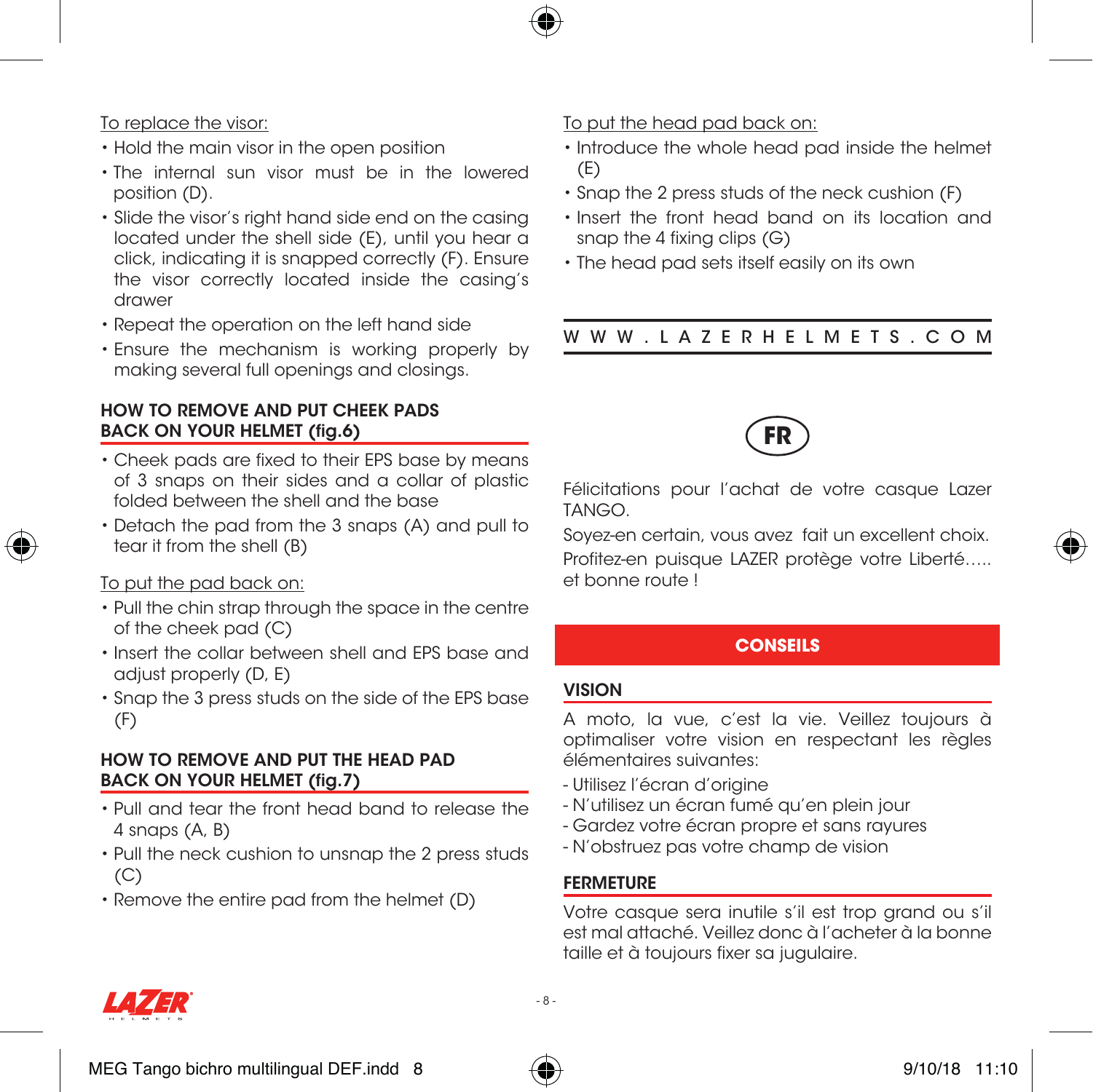

## MODIFICATIONS

Il est formellement déconseillé d'apporter quelque modification que ce soit à votre casque. Cela pourrait impliquer des dégradations qui diminueraient l'efficacité de votre casque.

## CASQUE ENDOMMAGÉ

Lorsque votre casque subit un choc important, une partie de sa structure et de son rembourrage se détériore en absorbant l'énergie du choc; il se peut que cette détérioration reste invisible à l'œil nu. Par sécurité, veillez néanmoins à remplacer le casque.

## SOIN ET ENTRETIEN

Nettoyez régulièrement l'extérieur et l'intérieur du casque. Utilisez un chiffon doux et une solution d'eau tiède pure ou légèrement savonnée. N'UTILISEZ JAMAIS DE GASOIL, DILUANTS, ESSENCES ET AUTRES PRODUITS AGRESSIFS.



Les garnitures de confort se démontent afin de faciliter leur nettoyage. Là encore, n'utilisez que de l'eau tiède pure ou légèrement savonnée. Lavez-les à la main et faites-les ensuite sécher à l'air.

Pour nettoyer votre écran, laissez-le tremper dans un peu d'eau tiède légèrement savonnée, puis essuyez-le à l'aide d'un chiffon doux non pelucheux, de haut en bas en évitant les rotations. La durée de vie de votre écran en sera prolongée.

Après avoir correctement nettoyé le mécanisme de l'écran, il est conseillé de le lubrifier de temps en temps avec une graisse blanche ou graisse silicone. Ceci afin d'assurer sa longévité.

## **STOCKAGE**

Après avoir nettoyé votre casque, stockez-le à l'intérieur d'une housse, dans un endroit sec et tempéré. Evitez un stockage prolongé exposé à la lumière.

## LONGÉVITÉ

Avec l'âge, certains signes d'usure peuvent apparaître sur les éléments de sécurité de votre casque, tels que: sangle usée ou effilochée, disfonctionnement de la boucle, craquelures ou effritement du rembourrage protecteur intérieur, fissures de la calotte… Dans ce cas, contactez votre revendeur pour inspection ou remplacez votre casque.

#### **PRATIQUE**

## EST-CE QU'IL TIENDRA SUR VOTRE TÊTE ? (fig. 1)

Vous voulez savoir si le casque que vous achetez restera sur votre tête en cas d'accident ? Assurezvous que les sangles sont attachées puis secouez la tête en avant. Demandez à quelqu'un de vous arrachez le casque de la tête en tirant prudemment à la base de l'arrière vers l'avant. Si vous arrivez à le retirer dans le magasin alors il est certain qu'il ne tiendra pas en cas d'accident.

## INSTRUCTIONS - BOUCLE DOUBLE D: FERMETURE DE LA JUGULAIRE (FIG. 2)

- 1. Pour une fermeture correcte de la jugulaire, passez la sangle entre les deux boucles comme indiqué sur l'image A et ajustez la pour un confort et une sécurité optimales.
- 2. Pour enlever le casque, tirez légèrement sur le ruban rouge de la boucle double D afin de dégager la sangle comme indiqué sur l'image B.

Avertissement ! – Le bouton pression rouge qui se trouve au bout de la jugulaire ne peut en aucun cas être utilisé pour remplacer la fermeture double D. Il a été prévu pour éviter le flottement de la jugulaire à grande vitesse.



 $\sim$ 

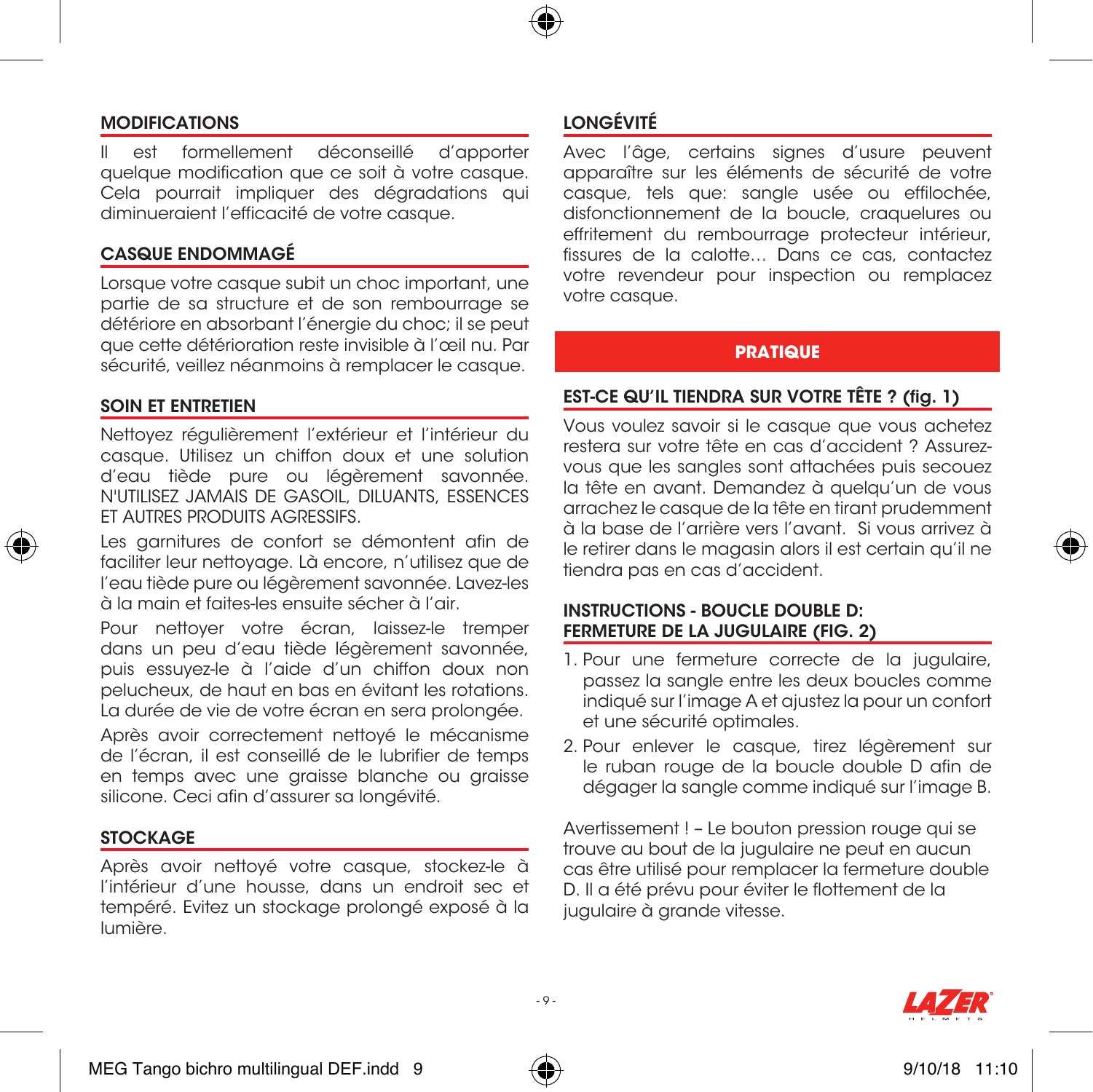

## AJUSTEMENT ET UTILISATION DE LA BOUCLE MICROMÉTRIQUE (fig. 3)

- 1. Ajustez d'abord la longueur de la sangle en la faisant alisser autour de l'attache (C)
- 2. Pour fermer votre boucle, introduisez la languette à cliquets (D) dans le boîtier (E). Lorsque vous entendez «clic», votre boucle est fermée. Le multi crantage vous permet un réglage plus fin et une tension parfaite et confortable de la sangle
- 3. Au besoin, revenez au point 1
- 4. Pour ouvrir votre boucle, tirez sur la lanière rouge (F) et retirez la languette à cliquets à l'aide de l'autre main

## COMMENT REMPLACER L'ÉCRAN PRINCIPAL DE VOTRE CASQUE

## Démontage de l'écran (fig. 4):

- L'écran doit être en position relevée (A).
- Poussez le levier de fixation pour ouvrir le cylindre central (B) et enlevez l'écran de son logement en tirant vers l'extérieur (C)
- Répétez l'opération de l'autre côté

## Montage de l'écran:

- En position ouverte, amenez la partie mâle de l'écran en face du logement correspondant sur la calotte (D, E).
- Exercez une pression avec votre pouce droit pour fixer la visière dans son logement (F).
- Lorsque vous entendez un clic, votre écran est fixé à gauche.
- Répétez les opérations pour le côté droit de l'écran.

Vérifiez le bon fonctionnement de l'ensemble par un succession de quelques ouvertures et fermetures.

## COMMENT UTILISER LE PARE-SOLEIL INTERNE SUR VOTRE CASQUE

- Le bouton de commande de l'écran solaire interne se trouve sur le côté gauche inférieur du casque. Nous vous recommandons d'utiliser ce bouton de commande uniquement à l'arrêt et de toujours le manipuler de la main gauche.
- Pour descendre l'écran solaire interne, baissez le bouton de commande jusqu'à la butée (fig.5 B).
- Pour remonter l'écran, relevez le bouton de commande jusqu'à la butée

Attention, ne jamais utiliser l'écran solaire interne en position basse en conditions de conduite nocturne ou par mauvaise visibilité. Pensez toujours à relever l'écran solaire interne suffisamment à l'avance lors du franchissement d'un tunnel ou d'un passage plus sombre ou ombragé.

## COMMENT CHANGER LE PARE-SOLEIL INTERNE SUR VOTRE CASQUE (fig.5)

• L'écran principal doit être relevé (A).

- 
- L'écran solaire interne doit être en position abaissée (B).
- Tenez le pare-soleil interne d'un côté et tirez fort pour l'extraire de sa fixation (C). Répétez l'opération sur l'autre côté

## Pour remplacer l'écran:

- Maintenez l'écran principal en position ouverte
- L'écran solaire interne doit être en position abaissée (D).
- Faites glisser l'extrémité droite de l'écran paresoleil dans le boîtier situé sous le côté de la calotte (E), jusqu'à ce que vous entendiez un clic indiquant qu'il est correctement encliqueté (F). Assurez-vous que l'extrémité est correctement engagée à l'intérieur du boîtier en forme de tiroir
- Répétez l'opération sur le côté gauche
- Assurez-vous que le mécanisme fonctionne correctement en déplaçant le bouton de

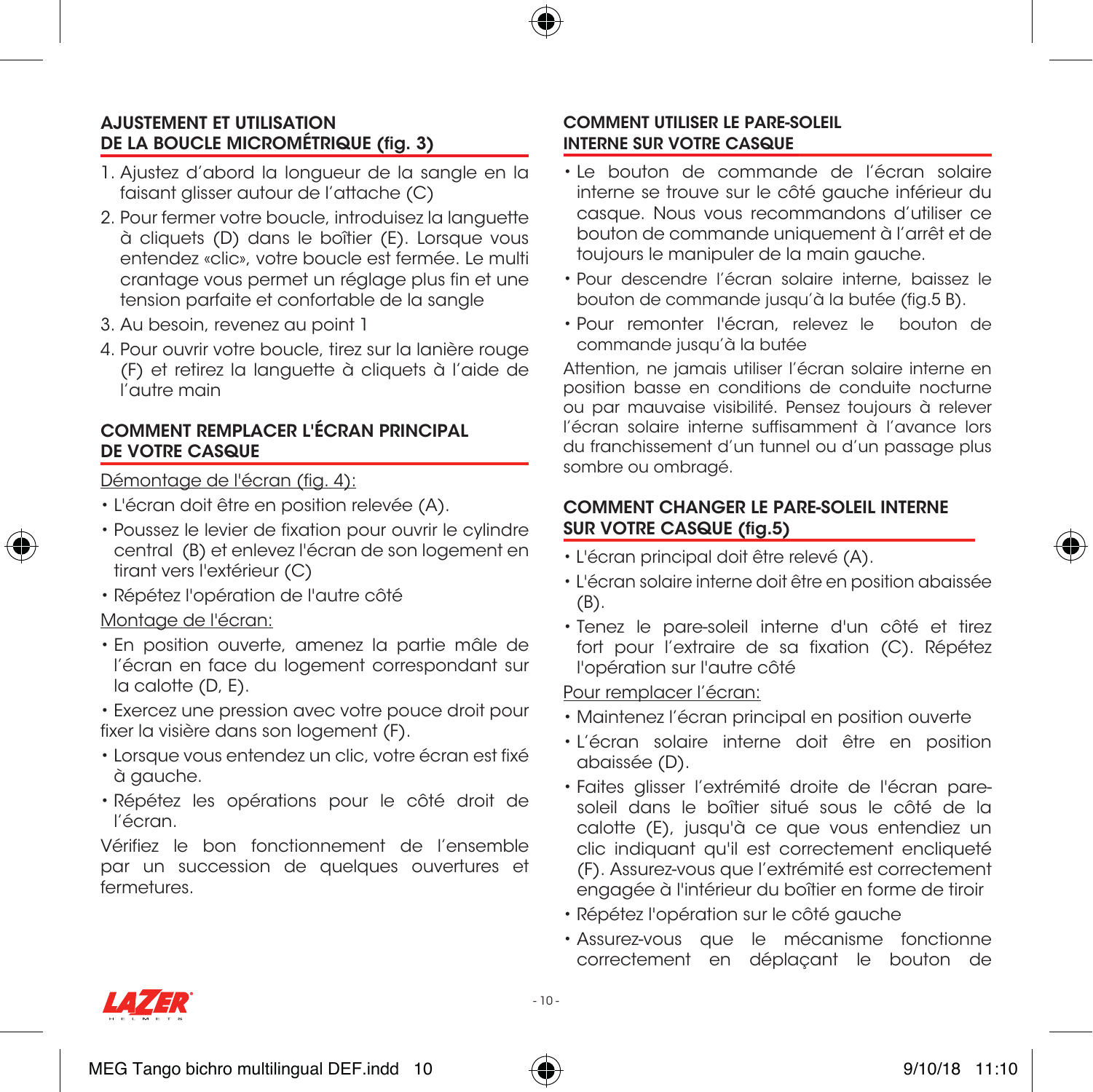commande de haut en bas et vice versa.

## COMMENT ENLEVER ET REMETTRE LES COUSSINETS DE JOUES SUR VOTRE CASQUE (fig.6)

- Les plots de joues sont fixés latéralement sur leur base en EPS au moyen de 3 boutons-pression, et sur le bas du casque au moyen d'une collerette plastique à accrocher entre la calotte et la base EPS
- Détachez les 3 boutons (A) et tirez pour arracher le plot à la calotte (B)

Pour remettre le coussinet:

- Insérez la boucle dans l'espace situé au centre du coussinet de joue (C)
- Insérez la collerette entre la calotte et la base EPS et ajustez correctement (D, E)
- Alignez et pressez les 3 boutons-pression sur le côté de la base EPS (F)

## COMMENT ENLEVER ET REMETTRE LA COIFFE DE VOTRE CASQUE (fig.7)

- Tirez sur le bandeau frontal pour libérer les 4 attaches (A, B)
- Tirez la coiffe de la nuque pour détacher les 2 boutons-pression (C)
- Retirez la coiffe entière à partir du casque (D)

Comment remettre la coiffe:

- Mettez en place la coiffe à l'intérieur du casque (E)
- Alignez et fermez les 2 boutons-pression de la coiffe sur la nuque (F)
- Insérez le bandeau frontal sur son emplacement et enclenchez les 4 clips de fixation (G)
- La coiffe se met en place facilement en lissant à la main

WWW.LAZERHELMETS.COM

Gefeliciteerd met de aankoop van uw Lazer TANGO motorhelm!

#### **RAADGEVINGEN**

#### OPGELET!

Geen enkele helm kan u beschermen tegen alle mogelijke stoten.

Om een maximale bescherming te hebben moet de helm goed op het hoofd bevestigd zijn; de kinriem moet ferm aangetrokken zijn. Als de kinriem juist is bevestigd moet het niet mogelijk zijn om de helm van het hoofd te halen door hem naar voren te trekken.

De helm is erop gemaakt om met een kinriem onder de kin vastgehouden te worden.

De helm kan met een bril gebruikt worden.

De helm is erop gemaakt om door middel van gedeeltelijke vernietiging van de buitenschaal en het binnenwerk schokken op te vangen. Deze beschadigingen kunnen niet zichtbaar zijn. Daarom, indien uw helm een heftige schok heeft geleden is het raadzaam om uw helm te vervangen, ook al zijn beschadigingen niet zichtbaar.

Het binnenwerk is essentiëel voor de goede beschermende werking van de helm.

De helm kan beschadigd worden en zijn werking verliezen door olieproducten, schoonmaakmiddelen, verf, lijmen en soortgelijke chemische stoffen zonder dat deze beschadigingen zichtbaar zijn voor het oog. Gebruik alleen lauw zeepwater om het oppervlak van uw helm schoon te maken.

#### ZICHT

Bij het rijden met een motor is een goed zicht van levensbelang. Respecteer volgende elementaire regels:

- Gebruik enkele originele schermen
- Gebruik enkel getinte schermen overdag
- Houdt altijd uw scherm schoon en krasvrij
- Houdt uw gezichtsveld vrij

- 11 -



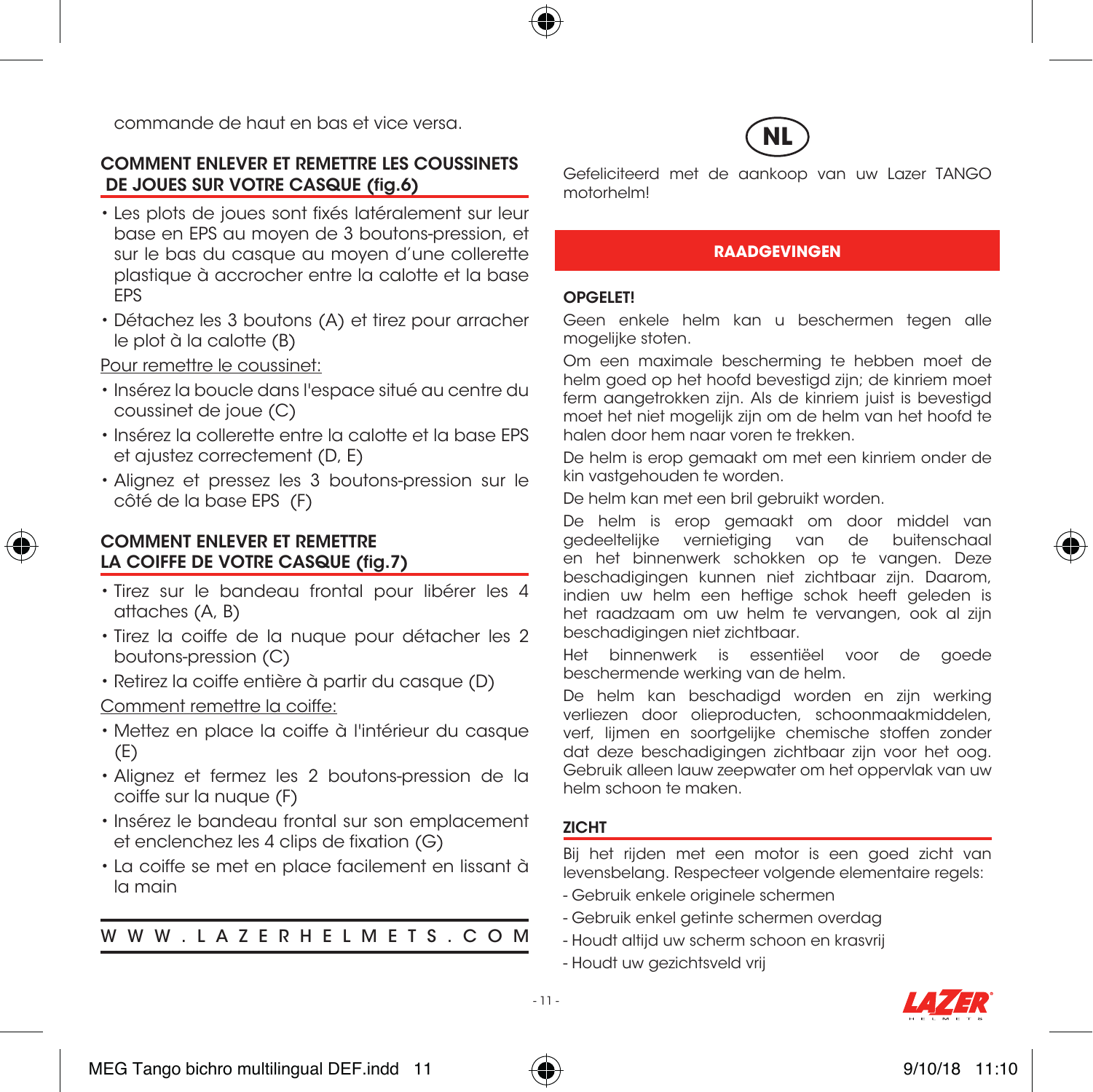

#### SLUITING

Uw helm is minder werkzaam als hij te groot is en niet correct gesloten. Koop steeds een helm die perfect past en bevestig telkens de kinriem op de correcte manier.

#### MODIFICATIES

Het is ten strengste verboden om wijzigingen aan te brengen aan de helm. Wijzigingen kunnen een mindere efficiëntie van uw helm teweeg brengen.

#### BESCHADIGDE HELM

Indien uw helm een heftige schok ondergaat wordt een deel van helm beschadigd om zijn schokabsorberende werking te vervullen. Het is mogelijk dat deze beschadigingen voor het oog niet zichtbaar zijn. In dit geval is het aangeraden om uw helm te vervangen.

#### ONDERHOUD

Maak regelmatig de buitenkant en binnenkant van uw helm schoon.

Gebruik enkel een zachte doek en warm water met eventueel wat zeep.

GEBRUIK NOOIT BIJTENDE PRODUCTEN.

De binnenvoering is makkelijk te verwijderen. Deze kunt u eveneens met de hand wassen in warm water met zeep en laten drogen (geen droogtrommel).

Voor het scherm gebruikt u eveneens een natte zachte doek met eventueel wat zeep. Veeg het scherm schoon van boven naar onder zonder draaiende bewegingen.

Het is aangewezen om af en toe na het reinigen van de ventilaties en het schermmechanisme deze in te smeren met een doorzichtige of siliconenolie. Dit verhoogt de duurzaamheid van het mechanisme.

#### OPBERGING

Nadat u uw helm heeft schoongemaakt, bewaart u hem best in de hoes op een droge plaats met gemiddelde temperatuur. Bewaar uw helm niet op een plaats waar hij is blootgesteld aan zonlicht.

#### LEVENSDUUR

Na veelvuldig gebruik, kunnen sommige onderdelen

tekenen van slijtage vertonen, zoals bijvoorbeeld uitrafelende riempjes, een slecht functionerende sluiting, scheurende of afbrokkelende binnenbekleding of barsten in de schelp van uw helm. Contacteer in dat geval uw verkoper om de veiligheid van uw helm te onderzoeken of vervang uw helm.

#### BLIJFT DE HELM OP UW HOOFD ZITTEN ? (fig. 1)

Wilt u weten of de helm die u koopt op uw hoofd zal blijven zitten bij een ongeval? Verzekert u u ervan dat de kinriemen goed vastzitten en schudt dan uw hoofd naar voren. Vraag ook aan iemand om de helm achter bij uw nek vast te nemen en dan naar voren van uw hoofd te trekken. Indien u de helm op die manier van uw hoofd kunt trekken, zal die bij een ongeval niet blijven zitten.

#### GEBRUIK VAN DE SNELSLUTING HOE DE KINRIEM VAST- EN LOSMAKEN (fig. 2)

- 1. Maak de kinriem vast door het einde van de riem doorheen de dubbele D-sluiting te steken, zoals wordt afgebeeld op afbeelding A. Trek de riem daarna goed aan opdat de helm goed vast zou zitten.
- 2. Om de helm te verwijderen, trekt u de kleine rode lip naar buiten. Zo ontspant de riem zich, zoals zichtbaar op afbeelding B. Ontwar vervolgens de kimriem.

Waarschuwing! - De rode drukknop die op het einde van de kinriem zit, mag nooit ter vervanging gebruikt worden van de dubbele D-sluiting.

Deze werd ontworpen om bij hoge snelheid het flapperen van de kinriem tegen de helm te vermijden.

#### INSTELLING EN GEBRUIK VAN DE MICROMETRISCHE GESP (fig. 3)

- 1. Stel eerst de lengte van de kinriem grof in, door die te laten alijden over de schuivende plastic klem (C)
- 2. Om uw gesp te sluiten steekt u vervolgens de gekartelde lip (D) in de sluiting (E). Als u een «klik» hoort, is uw gesp gesloten. De meervoudige inkepingen maken het mogelijk de instelling fijner af te stellen en zo een perfecte, comfortabele spanning van de riem te bekomen
- 3. Indien nodig herbegint u bij punt # 1
- 4. Om uw gesp te openen trekt u aan het rode riempje



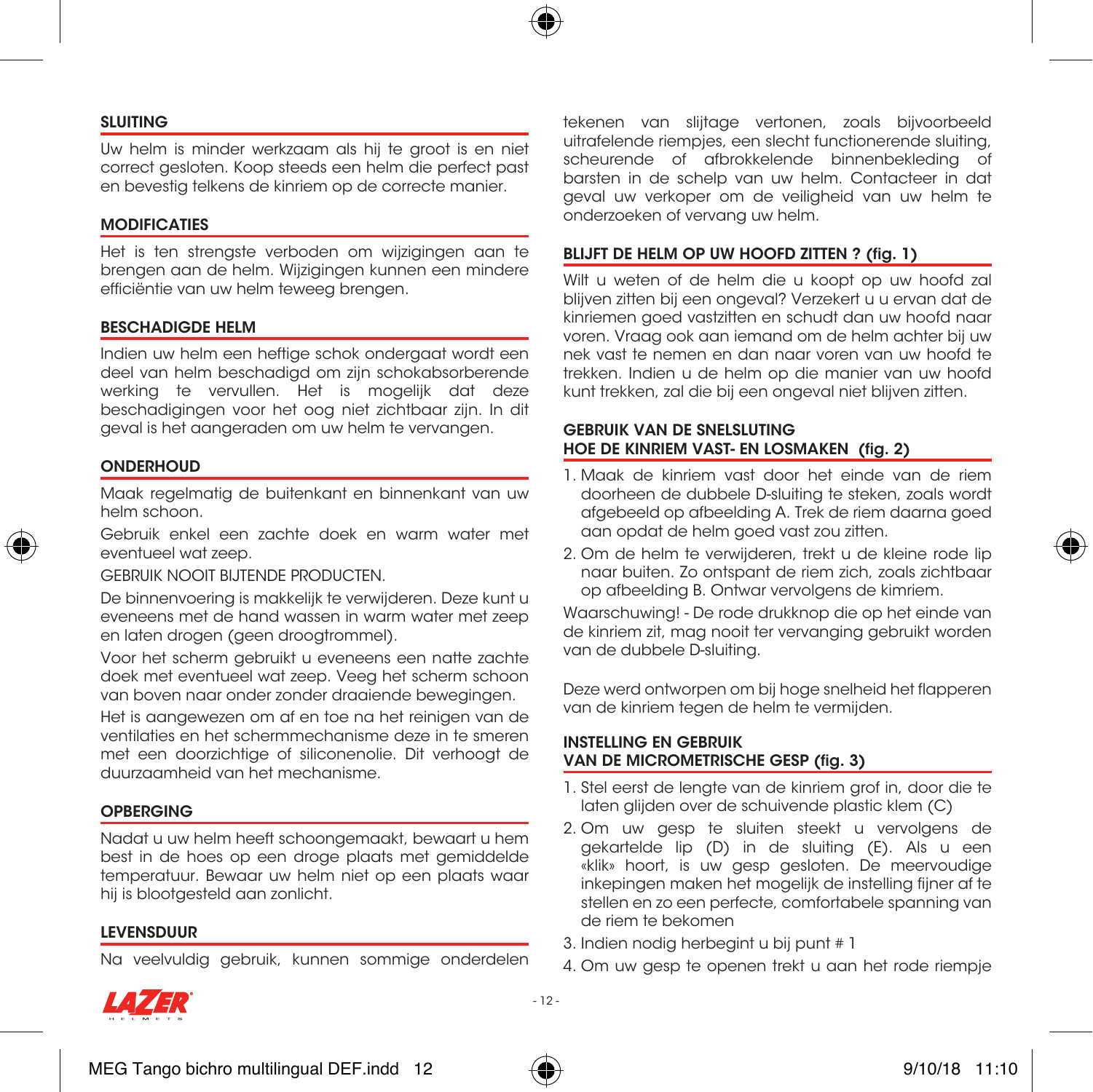

(F) en trekt u er de gekartelde lip uit met de andere hand

#### HOE HET SCHERM TE WISSELEN EN VERVANGEN (fig. 4)

## Het scherm verwijderen (fig. 4):

- Het scherm moet in de open positie staan (A).
- Druk op de fixatiehendel om de centrale cilinder (B) te openen en trek het scherm omhoog met een korte, scherpe klik (C).
- Hetzelfde voor de rechterkant.

#### Het scherm installeren:

- Plaats de knop aan de binnenkant van het scherm in de open positie in zijn kamer (D, E).
- Druk op de schermnoppen om die in hun kamers te drukken (F).
- Wanneer u een klik hoort, is het scherm bevestigd.
- Herhaal aan de andere kant

Controleer of het scherm correct functioneert door verschillende keren volledig te openen en sluiten.

## HET GEBRUIK VAN HET INTERNE ZONNESCHERM VAN UW HELM?

- De schuifknop voor het interne zonnescherm bevindt zich aan de linkerkant van de helm. Gebruik deze knop alleen u niet rijdt en altijd met uw linkerhand.
- Om het interne zonnescherm te verlagen, beweeg de schuifknop naar beneden totdat deze stopt (fig. 5b).
- Beweeg de schuifknop naar boven om het interne zonnescherm naar boven te brengen.

Waarschuwing: rijdt nooit met het interne zonnevizier in de neergelaten positie 's-nachts of in geval van slecht zicht. Onthoudt altijd dat u het interne zonnevizier vroeg genoeg moet opheffen voordat u een tunnel of een donkere of schaduwrijke weg ingaat.

## HET INTERNE ZONNESCHERM VAN UW HELM VERVANGEN (fig. 5)

- Het hoofdvizier moet in de open stand staan (A).
- Het interne zonnescherm moet in de laagste stand staan (B).
- Houdt het interne zonnescherm aan één kant vast en trek het (hard) naar buiten uit zijn bevestiging (C). Herhaal de handeling aan de andere kant

## Om het vizier te vervangen:

- Zet het hoofdscherm in de open positie.
- Het interne zonnescherm moet in de laagste stand staan (D).
- Schuif het rechteruiteinde van het scherm op de behuizing onder de schaalzijde (E) totdat u een klik hoort om aan te geven dat deze correct is vastgeklikt (F). Zorg dat het vizier correct in de lade van de behuizing is geplaatst.
- Herhaal de handeling aan de linkerkant.
- Zorg dat het mechanisme goed werkt door verschillende keren het scherm volledig te openen en sluiten.

#### HOE DE WANGKUSSENTJES VERWIJDEREN EN WEER AANBRENGEN? (fig. 6)

- De wangkussentjes worden op hun EPS-basis bevestigd door middel van 3 drukknopen aan de zijkanten en een plastic kraag tussen de schaal en de basis van de helm.
- Maak het kussen los van de EPS door de 3 drukknopen (A) los te trekken (B).

Om de kussens terug te plaatsen:

- Trek de kinband door de ruimte in het midden van de wangkussentje (C).
- Breng de kraag tussen de schaal en het EPS-basisstuk aan en pas deze goed aan (D, E).
- Klik de 3 drukknopen op de zijkant van de EPS-basis (F).





- 13 -

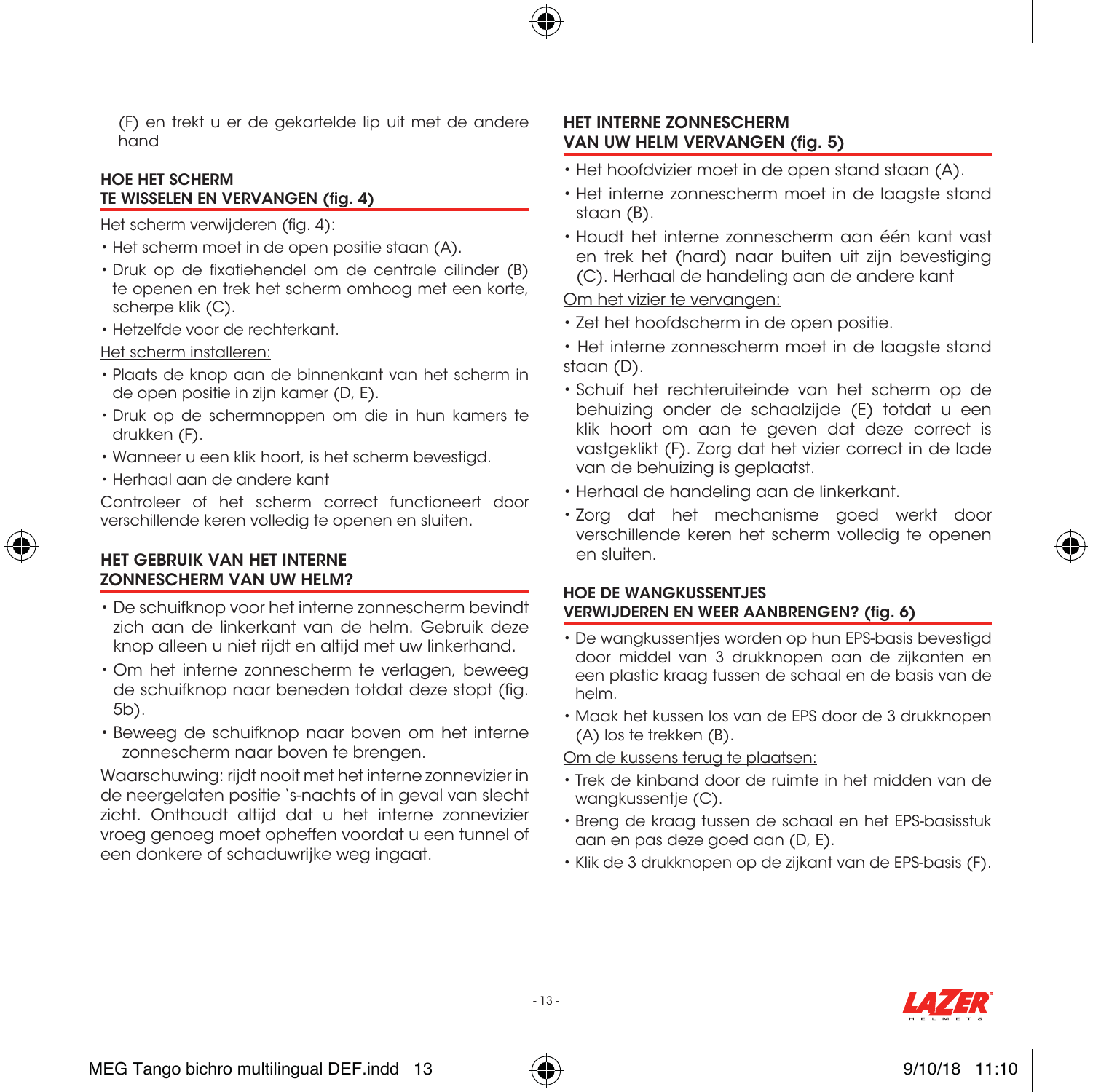

## HOE DE BINNENBEKLEDING VERWIJDEREN EN WEER AANBRENGEN? (fig. 7)

- Trek de voorband los van zijn VIER bevestigingen (1)
- Trek vervolgens de binnenvoering los van de twee drukknopen aan de achterkant (2)
- Verwijder de binnenbekleding door ze vanaf de voorkant los te trekken (3)

#### Om de binnenvoering weer op zijn plaats te zetten:

- Breng de binnenvoering op zijn plaats in de helm
- Maak eerst de achterste twee drukknoppen vast (4)
- Maak de voorrand weer vast aan de vier bevestigingen aan de voorkant van de helm (5)
- De binnenbekleding schikt zich erg gemakkelijk terug

## WWW.LAZERHELMETS.COM



Wir gratulieren Ihnen zum Kauf des Lazer TANGO Helms!

#### **EMPFEHLUNGEN**

#### **ACHTUNG**

Kein Helm kann gegen alle möglichen Einschläge schützen.

Um den höchsten Schutz zu bieten, muss der Helm auf den Kopf genau angepasst werden und alle Halteriemen müssen fest verschlossen werden. Wenn der Kinnriemen bequem aber fest angepasst ist, sollte es meistens unmöglich sein, den Helm abzunehmen, indem man probiert, ihn nach vorne zu ziehen.

Der Helm ist konzipiert, um mit einen Riemen unter dem Kinn behalten zu werden.

Das Tragen von Brillen ist mit dem Helm möglich.

Dem Helm bitte nicht mit Zusatzteilen oder Zubehör versehen, die nicht vom Helmhersteller empfohlen sind. Die Helmschale bitte nicht bohren oder schneiden.

Die Gestaltung des Helms sieht vor, dass die

Aufschlagenergie durch Teilzerstörung der Schale und der Verkleidung absorbiert wird. Diese Beschädigungen müssen nicht unbedingt (für das Auge) sichtbar sein. Daher sollte der Helm nach einem schweren Anschlag ersetzt werden, auch wenn er scheinbar unbeschädigt ist.

Die Schutzverkleidung ist sehr wichtig, um die Leistungen des Helms sicherzustellen.

Der Helm kann durch Kraftstoffe, Reinigungsmittel, Farben, Klebstoffe, usw. beschädigt oder unwirksam gemacht werden, auch ohne sichtbare Beschädigungen. Bitte benutzen Sie nur lauwarmes Seifenwasser, um die Oberfläche des Helms zu reinigen.

#### SICHT

Beim Motorradfahren kann Ihr Leben von einer klarer Sicht abhängen. Bei Beachtung der folgenden Punkte behalten Sie immer eine optimierte Sicht:

- Benützen Sie ausschließlich Original LAZER Visiere
- Ein getöntes Visier sollten Sie nur bei Tageslicht verwenden
- Halten Sie Ihr Visier immer sauber und schützen Sie es vor Kratzern

- Beschränken Sie nicht Ihr Sichtfeld

#### VERSCHLUSS

Ihr Helm ist nutzlos, wenn die Größe nicht passt oder der Helm nicht richtig verschlossen ist. Kaufen Sie nur einen Helm, der Ihnen optimal passt und schließen Sie immer den Kinnriemen.

## **VERÄNDERUNGEN**

Manipulieren Sie keinesfalls an Ihren Hem. Veränderungen stelle die Wirksamkeit in Frage.

#### BESCHÄDIGUNGEN

Nach einem schweren Aufschlag oder Sturz können Teile der Helmstruktur oder der Verkleidung beschädigt sein, weil sie die Aufschlagsenergie absorbiert haben. Es kann sein, dass diese Beschädigungen unsichtbar bleiben. In diesem Fall sollten Sie den Helm ersetzen.



MEG Tango bichro multilingual DEF.indd  $14$   $\overbrace{4}$   $\overbrace{4}$   $\overbrace{2}$   $\overbrace{2}$   $\overbrace{9/10/18}$  11:10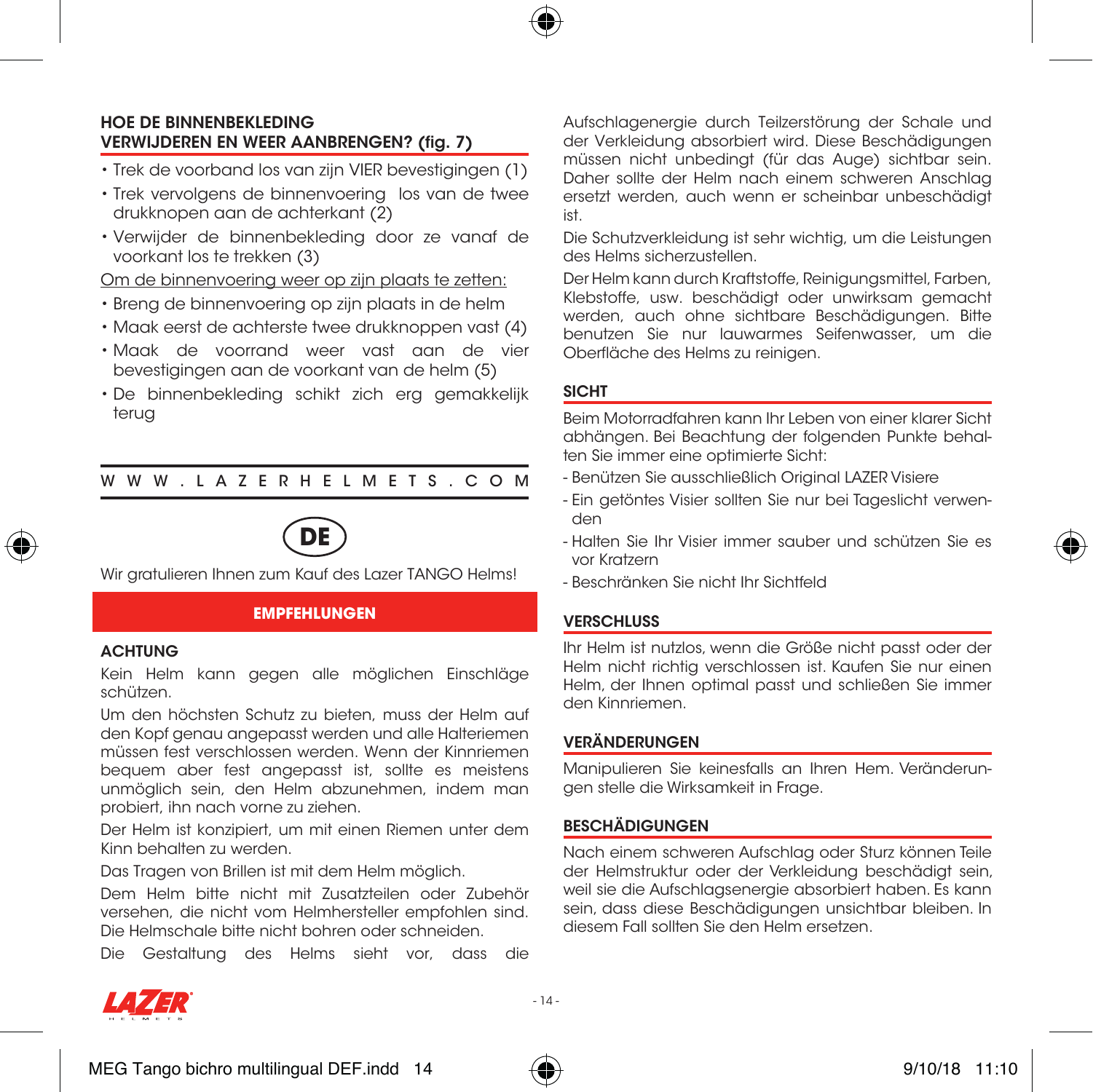

#### PFLEGE UND WARTUNG

Reinigen Sie Ihren Helm regelmäßig innen und außen. Verwenden Sie einen weichen Lappen mit lauwarmem Wasser (entweder reines Wasser oder Seifenlauge.

NIEMALS KFZ-KRAFTSTOFFE, VERDÜNNUNGSMITTEL, BENZIN ODER ANDERE ÄTZENDE MITTEL VERWENDEN.

Die Komfort-Innenausstattungen sind leicht herauszunehmen, um ihre Reinigung zu erleichtern. Auch hierfür darf nur reines Wasser oder leichte Seifenlauge verwendet werden. Mit der Hand waschen und frei trocknen lassen.

Zum Reinigen tauchen Sie das Visier in lauwarmes Seifenwasser; anschließend mit einem fusselfreien Tuch von oben nach unten und ohne Kreisbewegungen trocknen. Nach der angemessenen Reinigung der zwei hinteren Lüftungen sowie des Visiers, empfiehlt es sich, diese von Zeit zu Zeit mit weißem Fett oder Silikonfett einzuschmieren. Dadurch wird ihre Haltbarkeit verlängert.

#### AUFBEWAHRUNG

Nach Reinigung Ihres Helms, bewahren Sie diesen in einer Helmtasche, an einem trockenen, wohltemperierten Ort auf. Bitte vermeiden Sie zu langes Aufbewahren an Tageslicht.

#### LANGLEBIGKEIT

Mit dem Alter können Verschleißerscheinungen an den Sicherheitselementen Ihres Helms auftreten, wie z.B.: Verschleiß oder Zerfasern der Kinnriemen, Funktionsstörungen des Verschlusses, Risse oder Schäden an der inneren Schutzpolsterung, Risse in der Helmschale,... In solchen Fällen kontaktieren Sie bitte Ihren Fachhändler zur Kontrolle oder ersetzen Sie Ihren Helm.

#### SITZT ER FEST? (Abb. 1)

Sie möchten sicher sein, dass der Helm, den Sie kaufen, auch tatsächlich im Falle eines Unfalls fest sitzt? Schließen Sie die Riemen und neigen Sie ihren Kopf nach vorne. Bitten Sie jemanden, Ihnen durch vorsichtiges Anheben des Helmes von hinten ihn diesen vom Kopf zu nehmen. Wenn sich der Helm so im Showroom abnehmen lässt, dann sitzt er auch im Falle eines Crashs nicht richtig.

#### ANLEITUNG – DOPPEL-D-VERSCHLUSS SCHLIESSEN UND ÖFFNEN DES KINNRIEMENS (Abb. 2)

- 1. Fädeln Sie das freie Kinnriemenende, wie auf Bild A dargestellt, durch den Doppel-D-Verschluss. Ziehen Sie am freien Ende des Gurtbandes den Kinnriemen straff.
- 2. Zur Öffnung des Kinnriemens müssen Sie an der kleinen roten Fahne des Doppel-D-Verschlusses so ziehen, dass sich der Kinnriemen lockert (siehe Bild B). Fädeln Sie nun das eine Kinnriemenende aus dem Doppel-D-Verschluss aus.

WARNUNG! Der rote Druckknopf, der sich am Ende des Gurtbandes befindet, darf auf keinen Fall an Stelle des Doppel-D-Verschlusses benutzt werden. Druckknopf verhindert, dass der Kinnriemen im Fahrtwind flackert.

#### EINSTELLUNG UND VERWENDUNG DES MIKRO-METRISCH REGULIERBAREN VERSCHLUSSES (Abb. 3)

- 1. Stellen Sie zunächst die Länge des Riemens richtig ein. Lassen Sie ihn dazu durch den Kinnriemen- Verschlussteil aus gleitfähigem Kunststoff (C) gleiten
- 2. Zum Schließen der Kinnriemensicherung führen Sie die Lasche mit Sperrzahnung (D) in den Schnellverschluss (E) ein. Dabei ertönt ein Klicken, das Ihnen anzeigt, dass die Kinnriemensicherung richtig geschlossen ist. Die feine Sperrzahnung ermöglicht die optimale Feinanpassung, wodurch der Riemen perfekt, sicher und dennoch bequem sitzt
- 3. Bei Bedarf ändern Sie die Länge nochmals, wie unter Punkt 1 beschrieben
- 4. Zum Öffnen der Kinnriemensicherung ziehen Sie an dem roten Riemen (F) und ziehen Sie die Lasche mit Sperrzahnung mit der anderen Hand ab

#### WIE MAN DEN HAUPTVISIER ERSETZEN KANN (Abb. 4)

#### Bildschirm entfernen (Abb. 4):

- Der Bildschirm muss geöffnet sein (A).
- Drücken Sie den Fixierhebel um den Zentralzylinder (B) zu öffnen, und ziehen Sie den Bildschirm mit einem kurzen, scharfen Klick nach oben (C).
- Gleiches gilt für die rechte Seite.







- 15 -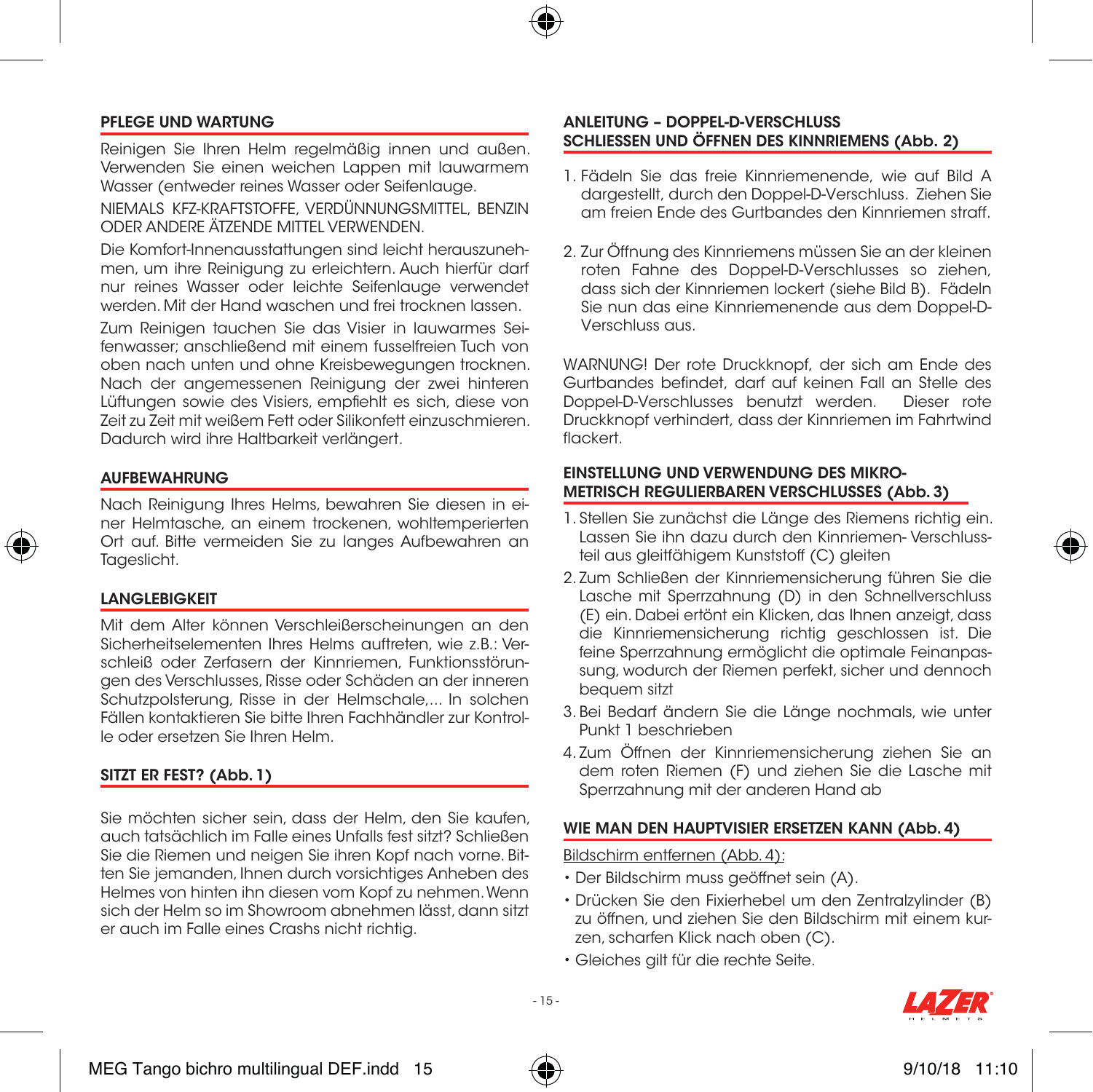

## Bildschirm installieren:

- Positionieren Sie die Noppe auf der Innenseite des Bildschirms in geöffneter Position in ihrer Kammer (D, E).
- Drücken Sie die Bildschirmnoppen in ihren Kammern (F).
- Wenn Sie einen Klick hören, ist der Bildschirm fixiert.
- Wiederholen Sie dies auf der anderen Seite.

Prüfen Sie, ob der Bildschirm richtig funktioniert, durch mehrere Öffnungen und Schließungen.

## VERWENDUNG DES INTERNEN SONNENBLENDE AUF IHREM HELM

- Der Cursor für den internen Sonnenblende befindet sich auf der linken Seite des Helms. Verwenden Sie diesen Knopf nur, wenn Sie nicht fahren und immer mit der linken Hand.
- Senken Sie den Cursor zum Absenken des internen Sonnenblende.
- Um den internen Sonnenblende anzuheben, heben Sie den Cursor nach Oben(Abb. 5b).

Warnung: Fahren Sie niemals mit der inneren Sonnenblende in der abgesenkten Position in der Nacht oder bei schlechter Sicht. Denken Sie immer daran, die Sonnenblende früh genug anzuheben, bevor Sie einen Tunnel oder eine dunkle oder schattige Straße betreten.

## WIE MAN DEN INTERNEN SONNENRI ENDE AUF DEINEM HELM ERSETZEN (Abb. 5)

- Das Hauptvisier muss sich in der offenen Position (A) befinden.
- Die innere Sonnenblende muss sich in der abgesenkten Position befinden (B).
- Halten Sie die innere Sonnenblende auf einer Seite fest und ziehen Sie kräftig, um das Visier aus der Fixierung zu entfernen (C). Wiederholen Sie den Vorgang auf der anderen Seite.

## Um das Visier zu ersetzen:

- Halten Sie das Hauptvisier in der geöffneten Position
- Die innere Sonnenblende muss sich in der abgesenkten Position (D) befinden.
- Schieben Sie das rechte Ende des Visiers auf das Gehäuse unter der Gehäuseseite (E), bis Sie ein Klicken hören, das anzeigt, dass es korrekt eingerastet ist (F). Stellen Sie sicher, dass das Visier korrekt in der Schublade des Gehäuses sitzt.
- Wiederholen Sie den Vorgang auf der linken Seite.
- Stellen Sie sicher, dass der Mechanismus ordnungsgemäß funktioniert, durch mehrere vollständige Öffnungen und Schließungen.

## SO ENTFERNEN UND WECHSELEN SIE DIE POLSTER AUF IHREN HELM (Abb. 6)

- Wangenpolster werden mit 3 Druckknöpfen an ihren Seiten und einem Kragen aus Kunststoff, der zwischen der Schale und der Basis gefaltet ist, an ihrer EPS-Basis befestigt.
- Lösen Sie das Polster von den 3 Druckknöpfen (A) und ziehen Sie es aus der Hülle (B).

#### Um das Polster wieder anzuziehen:

- Ziehen Sie den Kinnriemen durch den Raum in der Mitte des Wangenpolsters (C).
- Setzen Sie den Kragen zwischen Schale und EPS-Basis  $(D, F)$ .
- Rasten Sie die 3 Druckknöpfe an der Seite der EPS-Basis ein (F).

## HERAUSNEHMEN UND EINLEGEN DES INNENFUTTERS (Abb. 7)

- Ziehen Sie die vordere Lasche heraus, um die 4 Befestigungen zu lösen (1)
- Ziehen Sie das Futter aus dem Nacken, um den 2 Druckknöpfe zu öffnen (2)
- Nehmen Sie die gesamte Innenverkleidung aus der Schale heraus (3)



MEG Tango bichro multilingual DEF.indd  $16$   $\overbrace{40}$   $\overbrace{ }$  9/10/18 11:10



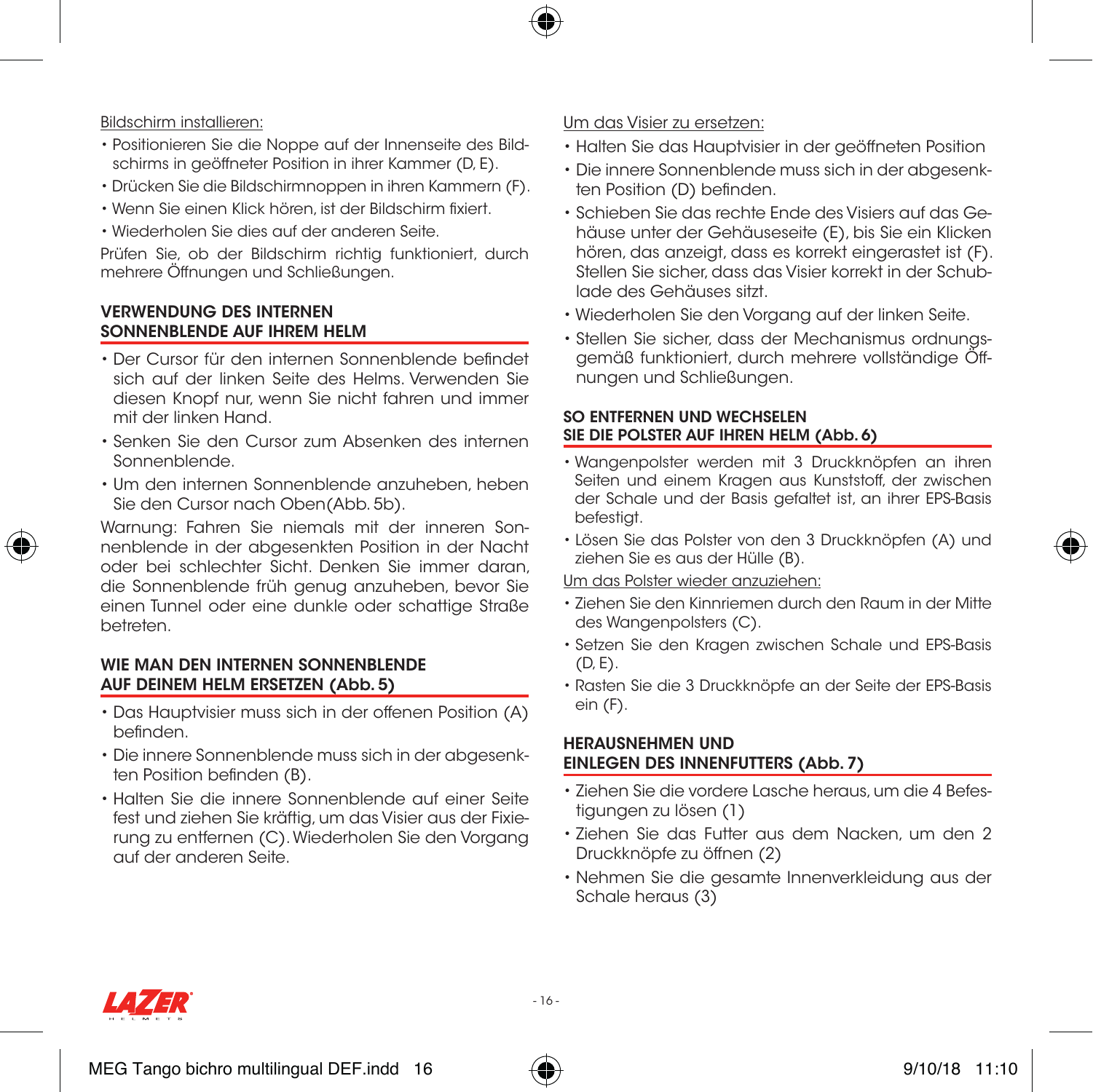

## Um das Futter wieder einzulegen:

- Führen Sie das Futter in die Schale ein
- Pressen Sie die 2 Druckknöpfe der Innerverkleidung auf dem Nacken zusammen (4)
- Führen Sie die vordere Lasche auf ihre Position ein und rasten Sie die 4 Befestigungen ein (5)
- Das Futter nimmt einfach durch leichte Handbewegungen die richtige Position ein.

## WWW.LAZERHELMETS.COM



¡Felicidades por comprar nuestro casco Lazer TANGO!

#### **CONSEJOS DE USO**

#### AVISO

Ningún casco puede proteger todos los impactos posibles.

Para una máxima protección, el casco debe encajar firmemente en su cabeza, y todas las correas de retención deben de estar debidamente ajustadas. Con la correa de la barbilla ajustada no debe de ser posible en la mayoría de los casos, sacar el casco de la cabeza empujando desde la parte de atrás hacia arriba.

El casco está diseñado para retenerse con la correa bajo la barbilla.

El casco puede usarse con gafas.

No se debe añadir ningún accesorio al casco que no sean los recomendados por el fabricante. No agujeree o corte la calota.

El casco está diseñado para absorber impactos por la destrucción parcial de la calota e interiores. Estos daños pueden no ser visibles. Por eso debe de sustituir el casco en caso de un golpe fuerte, incluso si en apariencia no se vea dañado.

El interior es esencial en la función de seguridad del

#### casco.

El casco puede dañarse o quedar inservible con el uso de derivados del petróleo, limpiadores, pinturas o adhesivos, etc, sin que estos daños sean visibles para el usuario. Use solo agua templada con jabón para limpiar el casco.

## VISIÓN

En moto, tu vida puede depender de una buena visibilidad. Cuide siempre su visibilidad respetando las siguientes reglas básicas:

- Utilice pantallas originales
- Utilice la pantalla ahumada sólo a la luz del día
- Conserve la pantalla limpia y sin rayar
- No obstruya su campo de visión

#### AJUSTE

Su casco no le será de gran utilidad si resulta demasiado grande ó si estuviera mal abrochado. Compre siempre la talla adecuada y no olvide atarse correctamente la correa debajo de la barbilla.

#### MODIFICACIONES

Nunca modifique su casco de ninguna forma. Las modificaciones pueden suponer perdidas en la efectividad del casco en caso de impacto.

## CASCO DAÑADO

En el momento en el que su casco sufre un choque importante, se deteriora una parte de su estructura y de su relleno al absorber la energía del choque. Es posible que dicho deterioro resulte invisible a simple vista. En este caso, sustituya el casco por uno nuevo.

#### CUIDADO Y LIMPIEZA

Limpie regularmente el exterior y el interior del casco. Utilice un trapo suave y agua templada pura o ligeramente jabonosa. NO UTILIZE NUNCA GASOIL,<br>DILUYENTES, GASOLINAS U OTROS PRODUCTOS GASOLINAS U OTROS PRODUCTOS AGRESIVOS.

Los interiores de confort se desmontan para facilitar su limpieza. En este caso también, utilize agua templada pura o ligeramente jabonosa. Lávelas a mano y después





- 17 -

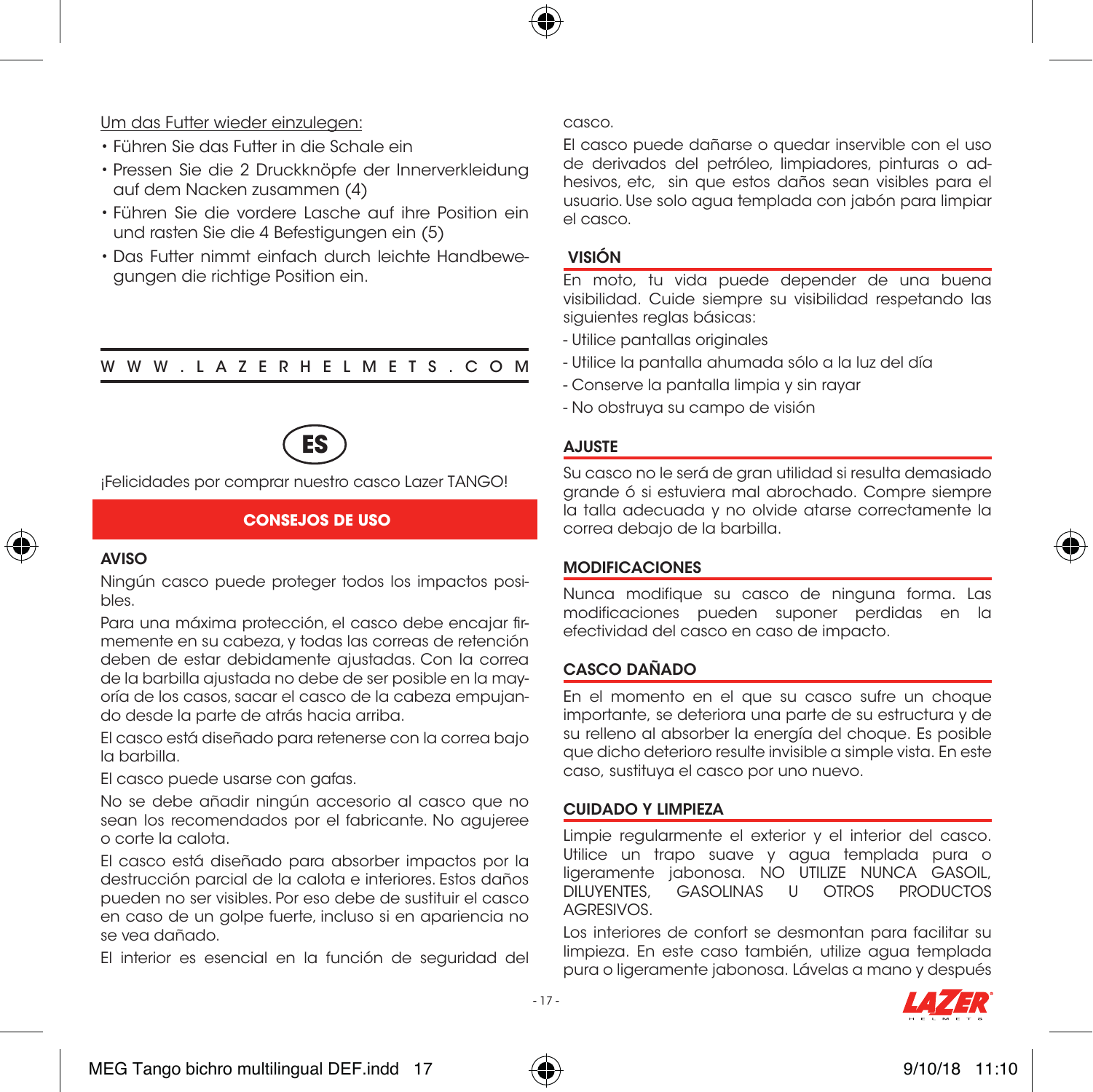

déjelas secar al aire.

Para limpiar su pantalla, debe lavarla en un poco de agua templada sola o con un poco de jabón y después séquela con un trapo suave y que no suelte pelusa. La pantalla se tiene que secar de arriba hacia abajo, evitando hacer círculos con el trapo. Así su pantalla durará más tiempo.

Después de haber limpiado bien las dos ventilaciones traseras y la pantalla, se recomienda lubricarlas de vez en cuando con una grasa blanca o grasa de silicona para garantizar su larga vida.

#### ALMACENAJE

Después de haber limpiado su casco, colóquelo dentro de su bolsa de transporte y en un lugar seco. Evitar de dejarlo durante mucho tiempo en un lugar expuesto a la luz.

#### DURABILIDAD

Con el tiempo, pueden aparecer signos de deterioro en los elementos de seguridad de su casco, como, por ejemplo, la banda gastada o deshilachada, mal funcionamiento de la hebilla, resquebrajaduras o desgaste del relleno protector interior, fisuras del casco,… En este caso, póngase en contacto con su distribuidor para que lo revise o cambie de casco.

#### ¿SE QUEDARÁ EN SU CABEZA? (fig. 1)

¿Quiere saber si el casco que ha comprado se quedará puesto en su cabeza en caso de accidente? Abroche bien el cierre y mueva la cabeza hacia atras. Pídale a alguien que intente, con prudencia, quitarle el casco de la cabeza tirando de la base trasera hacia delante. Si consigue quitarle el casco en la tienda, puede estar seguro que no se quedará en su cabeza en caso de accidente.

#### INSTRUCCIONES – SISTEMA DE CIERRE D DOBLE APERTURA Y CIERRE DE LA HEBILLA (fig. 2)

- 1. Para cerrar bien la hebilla, tiene que pasar la cinta entre las dos anillas como está indicado en la imagen A y tiene que ajustarla para un mayor confort y una seguridad óptima.
- 2. Para quitar el casco, tirar sobre la lengüeta roja y sacar la cinta come está indicado en la imagen B.

Advertencia ! – El corchete rojo que se encuentra al extremo de la cinta no se puede utilizar en ningun caso para sustituir el sistema de cierre D doble. El corchete se ha puesto para evitar el movimiento de la cinta a gran velocidad.

#### AJUSTE Y UTILIZACIÓN DE LA HEBILLA MICROMÉTRICA (fig. 3)

- 1. Primero ajuste la longitud de la correa desplazando ésta alrededor de la sujeción deslizante de plástico  $(C)$
- 2. Para cerrar la hebilla, introduzca la lengüeta con las retenciones (D) en el enganche (E). Oirá un "clic" y la hebilla estará cerrada. Su escalonado permite una regulación más precisa y así poder obtener la tensión perfecta y más confortable de la correa
- 3. Si fuera necesario, regrese al punto # 1
- 4. Para abrir la hebilla, tire de la cinta roja (F) y retire la lengüeta con el escalonado ayudándose con la otra mano

#### COMO COLGAR LA PANTALLA PRINCIPAL DEL CASCO (fig. 4)

Descolgar la pantalla principal :

- La pantalla tiene que estar en posición abierta (A).
- Empujar la palanca hacia abajo para abrir el cilindro central (B) y descolgar la pantalla de su lugar tirando hacia el exterior del casco (c).
- Hacer lo mismo en el otro lado.



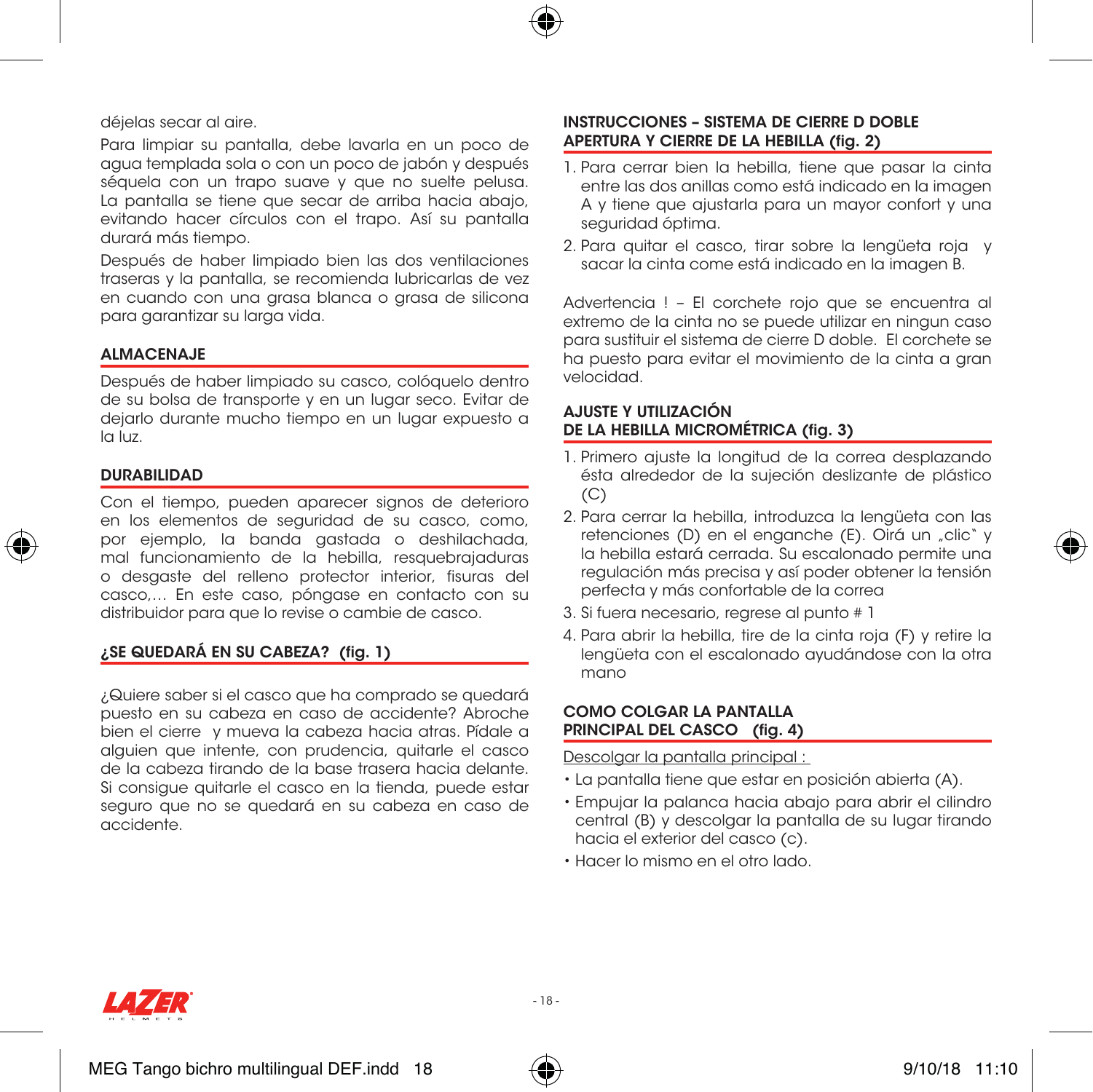

## Colgar la pantalla principal :

- En posición abierta, poner la parte dentada de la pantalla enfrente a la parte correspondiente en el casco (D, E).
- Empujar con el pulgar para fijar la pantalla en su lugar dedicado (F).
- Cuando se oye un « clic », la pantalla está fijada en la parte izquierda.
- Hacer lo mismo en la parte de derecha.

Verificar el buen funcionamiento de la pantalla abriendola y cerrandola algunas veces.

## CÓMO UTILIZAR LA PANTALLA SOLAR INTERNA DE SU CASCO

- El botón para accionar la pantalla solar interna está ubicado en la parte izquierda del casco. Racomendamos de accionarlo unicamente quando la moto no está en movimiento y siempre con la mano izquierda.
- Para bajar la pantalla solar interna, baje el botón hasta que se pare (fig. 5 B).
- Para subir la pantalla, sube el botón hasta que se pare.

i Ojo ! No utilizar la pantalla solar interna en posición baja ; en condiciones nocturnas o de mala visibilidad. Pensar en tiempo a subir la pantalla antes de entrar en un tunel o en una zona sombreada

## CÓMO SUSTITUIR LA PANTALLA SOLAR INTERNA DE SU CASCO (fig. 5)

- La pantalla principal tiene que estar en posición abierta. (A)
- La pantalla solar interna tiene que estar en posición baja (B)
- Mantener la pantalla solar por un lado y tirar con fuerza para extraerla del sistema de fijación (C). Repetir la operación en el otro lado.

## Para poner la pantalla solar interna en plaza :

- Mantener la pantalla principal en posición abierta
- La pantalla solar tiene que ser en posición baja (D).
- Poner el extremo derecho de la pantalla solar en su lugar de destino (E) hasta oir un « clic » (F). Asegurese que el extremo este bien plazado al interior del alojamiento en forma de cajón.
- Hacer lo mismo para el otro lado

Verificar el buen funcionamiento del mecanismo bajando y subiendo el botón algunas veces.

## COMO COLGAR Y DESCOLGAR LAS ALMOHADILLAS DE SU CASCO (fig. 6)

Las almohadillas están fijadas por el lado en la base EPS con tres botones presión, asi que abajo con un collarín de plástico entre la calota y la base EPS

• Descolgar los tres botones presión (A) y tirar para descolgar la almohadilla de la calota (B)

## Para colgar la almohadilla

- Poner la hebilla en el lugar dedicado, al centro de la almohadilla (C).
- Poner el collarín entre la calota y la base EPS y ajustarlo  $(D, F)$
- Poner los tres botones presión, pulsandoles, al lado de la base EPS (F)

## CÓMO QUITAR Y VOLVER A COLOCAR EL FORRO INTERIOR (fig. 7)

- Tire de la banda de la parte delantera para retirar los cuatro botones (1)
- Tire de la parte trasera para retirar las otras dos sujeciones (2)
- Retire todo el forro interior del casco (3)

## Para volver a colocar el forro interior:

- En primer lugar, introduzca todo el forro dentro del casco
- Fije las dos sujeciones de la parte trasera del casco  $(4)$
- A continuación, introduzca la banda de la parte





- 19 -

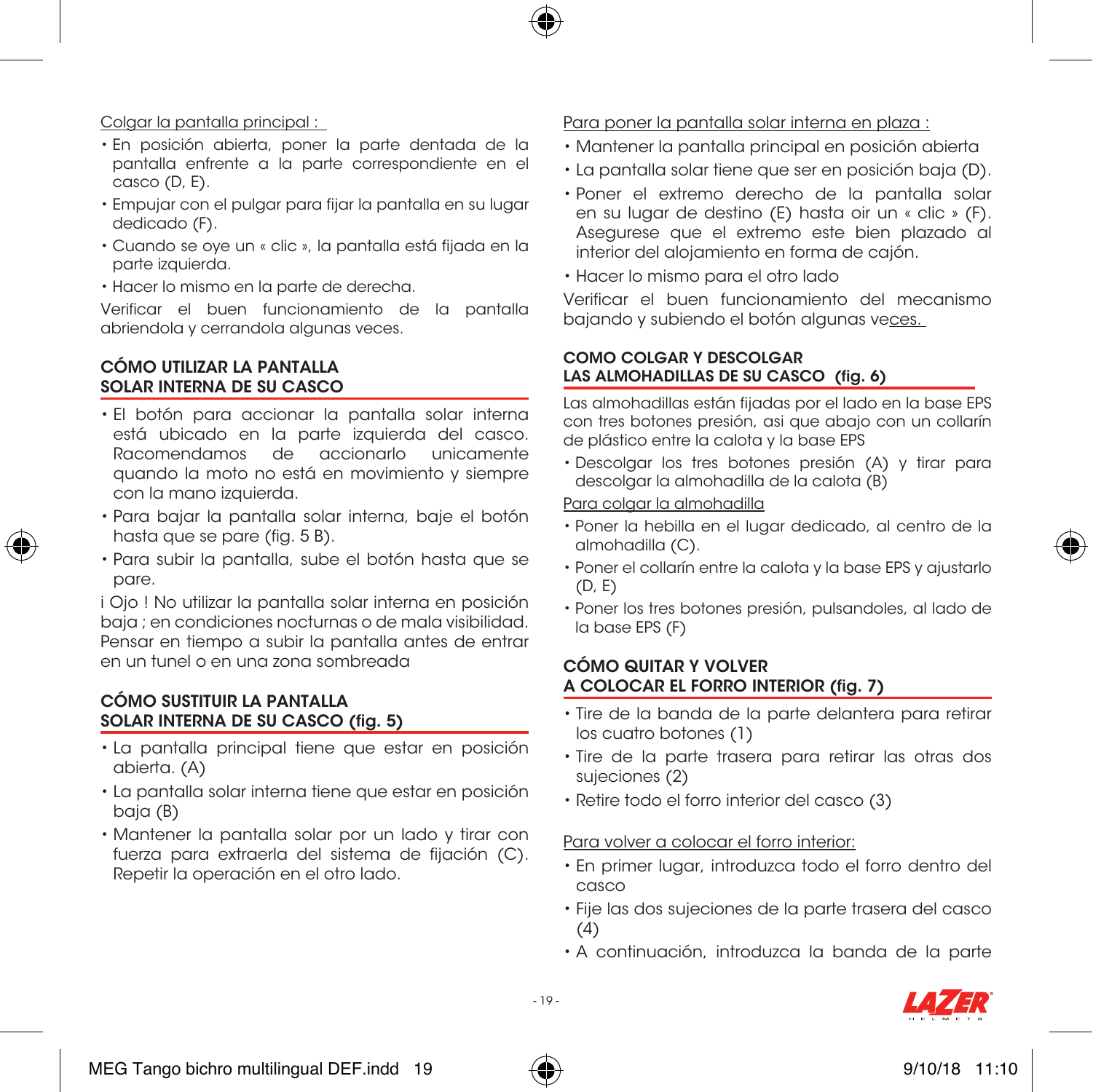

delantera en su posición y fije los cuatro botones de fijación (5)

• El forro queda fijado en su posición fácilmente

WWW.LAZERHELMETS.COM



Congratulazione per l'acquisto del vostro casco Lazer TANGO.

#### **CONSIGLI**

## **ATTENZIONE**

Nessun casco può proteggere chi lo indossa contro tutti i possibili impatti.

Per la massima protezione, il casco deve essere ben calzato sulla testa, tutti I cinturini di chiusura devono essere chiusi saldamente. Con il sottogola regolato confortevolmente e la chiusura saldamente regolata, non dovrebbe essere possibile, nella maggior parte dei casi, rimuovere il casco dalla testa quando questo viene tirato dalla parte posteriore verso l'alto.

Il casco è progettato per essere trattenuto con un cinturino sotto il mento.

Il casco può essere utilizzato con occhiali.

Nessuna modifica deve essere fatta al casco, ad eccezione di quelle raccomandate dal costruttore del casco. Non forare o tagliare la calotta.

Il casco e progettato per assorbire gl'urti attraverso la parziale distruzione della calotta e del rivestimento interno. Questo danno potrebbe non essere visibile. Pertanto se il casco ha subito un urto molto forte, deve essere sostituito anche se apparentemente integro.

Il rivestimento interno è essenziale per garantire le massime aspettative di protezione di questo casco.

Il casco potrebbe essere danneggiato e reso inefficiente da prodotti petroliferi, detergenti, vernici, adesivi ecc. senza che il danno sia visibile all'utente. Utilizzate solo acqua calda e sapone neutro per pulire la superfice del casco.

#### VISIONE

Quando guidate una motocicletta, un'ottima visione è indispensabile per l'incolumità della vostra vita. Ricordatevi questo, osservando queste regole di base:

- Usate solo visiere originali
- Le visiere scure devono essere utilizzate solo di giorno
- Mantenete la vostra visiera sempre pulita e senza rigature
- Non ostruite in nessun modo il campo visivo

#### CHIUSURA

Il vostro casco è inutile se troppo grande o non allacciato correttamente. Acquistate sempre un casco della vostra misura esatta, e allacciatelo sempre in modo corretto.

#### **MODIFICHE**

In nessun modo modificate il vostro casco. Qualsiasi modifica potrebbe ridurre l'efficienza del vostro casco.

#### CASCO DANNEGGIATO

Quando il vostro casco subisce un forte urto, parte della sua struttura e del rivestimento interno potrebbero deteriorarsi per assorbire l'energia dell'impatto. Questi danni potrebbero non essere visibili ad occhio nudo. In questo caso non esitate a sostituire il casco.

#### CURA E MANUTENZIONE

Pulite la parte esterna e l'interno del vostro casco regolarmente.

Usate un panno morbido con acqua tiepida o leggermente saponata con sapone neutro.

NON UTILIZZATE MAI GASOLIO, SOLVENTI, BENZINA o ALTRI PRODOTTI AGRESSIVI o CORROSIVI.

L'imbottitura è removibile per una pulizia più facile. Anche in questo caso usate solo acqua tiepida o leggermente saponata con sapone neutro. Lavatela a mano e lasciate asciugare.

Per pulire la visiera: immergetela in acqua tiepida e saponata. Pulitela e asciugatela con panno morbido, partendo dal basso evitando qualsiasi altro movimento



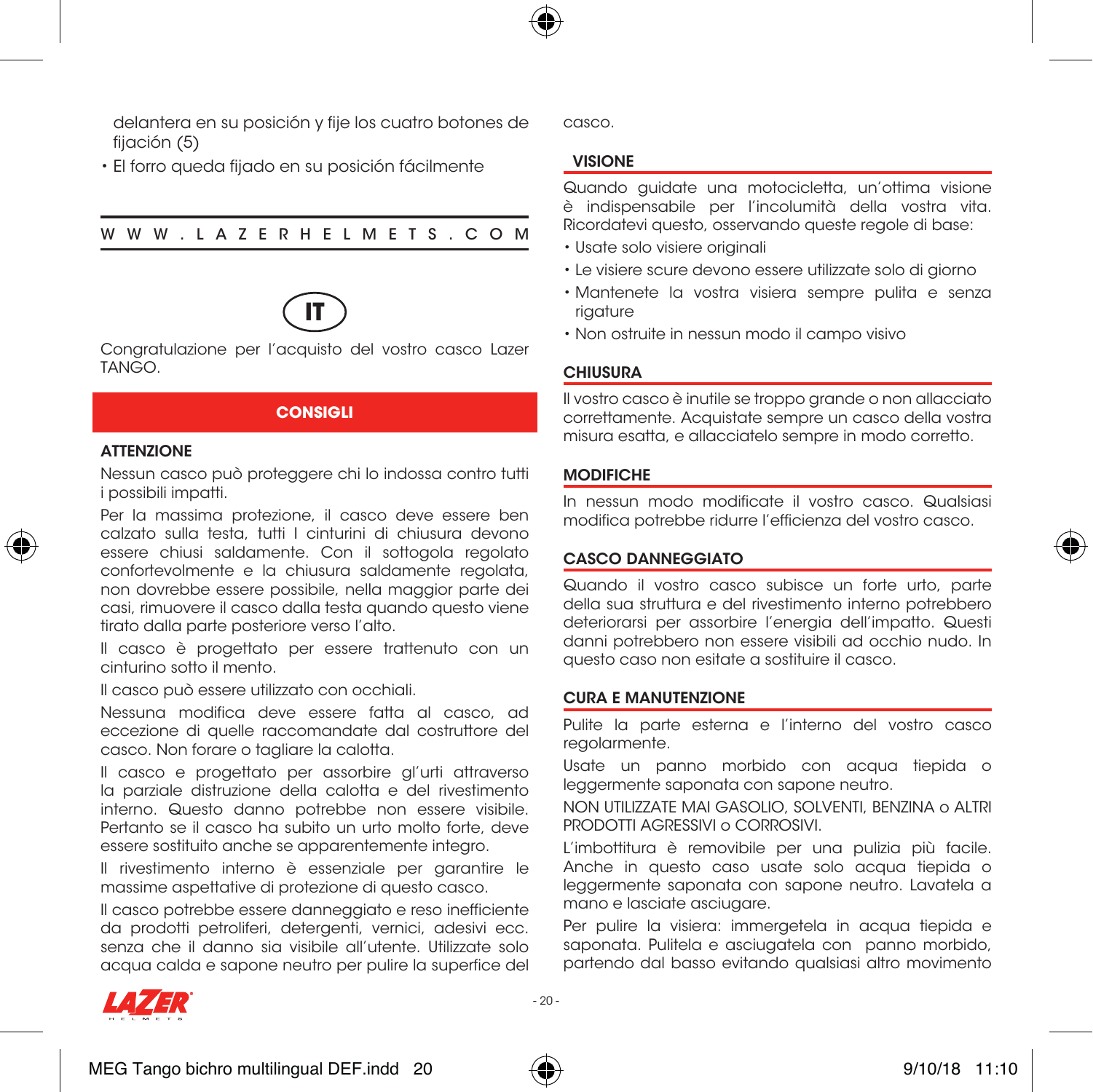

#### circolare.

Dopo una corretta pulizia delle prese d'aria e del meccanismo della visiera, è una buona idea lubrificarle di tanto in tanto con grasso bianco o con silicone per ottimizzare la loro durata.

#### CONSERVAZIONE

Dopo aver pulito il vostro casco riponetelo nell'apposita sacca, in un luogo asciutto a temperatura ambiente. Evitate di riporre il vostro casco per un lungo periodo esposto a luce intensa.

#### DURATA DEL CASCO

Con il passare del tempo, su alcuni punti di sicurezza del vostro casco potrebbero apparire dei segni di usura, come ad esempio: il cinturino consumato o sfilacciato; malfunzionamento della fibbia di chiusura; scheggiatura o screpolatura dell'imbottitura protettiva interna; fessure nella calotta,... In questo caso, contattate il vostro rivenditore per controllare o sostituire il vostro casco.

## RESTERÀ SULLA VOSTRA TESTA? (fig. 1)

Volete sapere se il casco che acquistate resterà sulla vostra testa in caso di incidente? Assicuratevi che il cinturino sia legato poi scuotete la testa in avanti. Chiedete a qualcuno di togliervi il casco della testa tirando prudentemente dalla base della parte posteriore in avanti. Se riuscirete a sfilarlo in negozio è certo che non terrà in caso di incidente.

#### ISTRUZIONI – CHIUSURA A DOPPIA D CHIUSURA DEL CINTURINO (fig. 2)

- 1. Per una corretta chiusura del cinturino, la cinghia deve essere inserita attraverso le due fibbie a D (vedi l'immagine A)
- 2. Sganciare la clip rossa e sfilare il cinturino per aprirlo (vedi l'immagine B)

ATTENZIONE: la clip rossa, che si trova all'estremità del cinturino, non si deve assolutamente utilizzare per sostituire la chiusura con doppio anello a D. E'stato studiato in questo modo per evitare lo sventolio del cinturino a grande velocità.

#### REGOLAZIONE E USO DEL CINTURINO MICROMETRICO (fig. 3)

- 1. Innanzitutto regolate la lunghezza del cinturino e fatelo scorrere intorno all'attacco in plastica regolabile (C)
- 2. Per chiudere la fibbia, inserite la linguetta dentellata (D) nell'apposito alloggiamento (E). Quando sentite un "click", la fibbia è chiusa. Le tacche multiple consentono una regolazione più precisa, per ottenere una tensione perfetta e confortevole del cinturino
- 3. Se necessario ritornate e ripetete il Punto 1
- 4. Per aprire la fibbia, tirate la striscia rossa (F), e sfilate la linguetta dentellata con l'altra mano

#### COME RIMUOVERE E SOSTITUIRE LA VISIERA (fig. 4)

#### Smontare la visiera principale :

- La visiera deve essere in posizione aperta (A).
- Abassare la leva per aprire il cilindro centrale (B) tirare la visiera fuori dal Casco (C).

Fare lo stesso per la parte di destra.

#### Sostituire la visiera principale:

- Nella posizione aperta, mettere la parte seghettata di frente alla parte correspondante sul casco (D, E)
- Premiare col pollice per fissare la visiera (F). Quando si sente un « clic », allora la visiera è fissata corettamente.
- Fare lo stesso per la parte di destra

Verficiare il buono funzionamento del tutto apriendo e chiudando la visiera alcune volte di seguita.

#### COME UTILIZZARE LA VISIERA SOLARE INTERNA DEL VOSTRO CASCO

- Il pulsante di controllo della visiera solare interna è posizionato sul lato sinistro del casco. Utilizzate questo pulsante solo quando siete fermi e sempre con la mano sinistra.
- Per abbassare la visiera solare interna, spingere i pulsante di controllo verso il basso fino al suo punto di arresto (fig 5 B)
- Per sollevare la visiera solare interna, premere il pulsante di controllo verso l'alto fino al suo punto di arresto.



 $221$ 

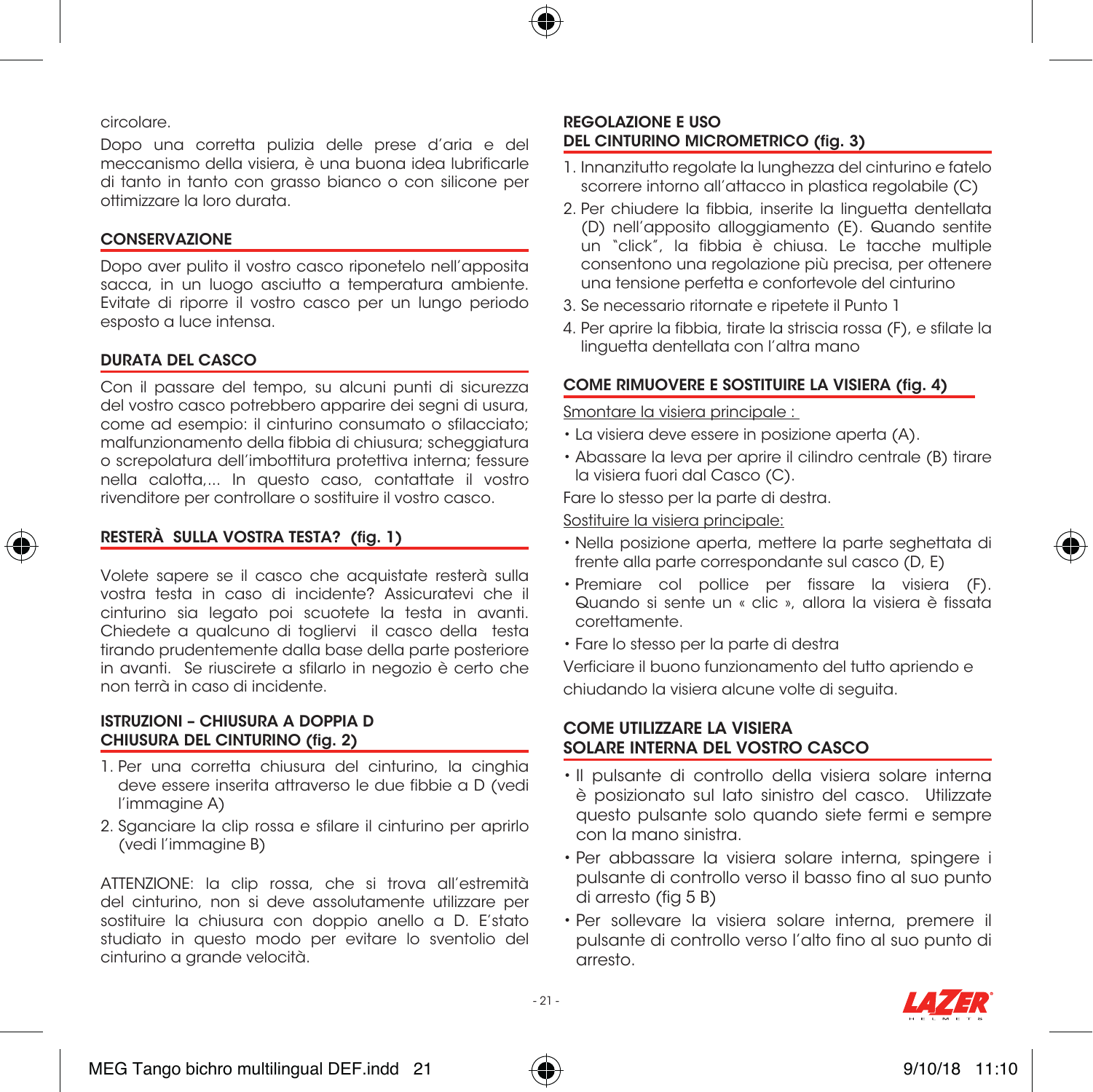

Attenzione: non guidate mai con la visiera solare interna in posizione abbassata di notte o in caso di scarsa visibilità. Ricordatevi sempre di sollevare la visiera solare interna in tempo sufficiente prima di entrare in un tunnel o in una strada buia o ombreggiata.

## COME SOSTITUIRE LA VISIERA SOLARE INTERNA DEL VOSTRO CASCO (fig. 5)

- La visiera principale deve essere in posizione aperta (A)
- La visiera solare interna deve essere in posizione abbassata (B).
- Tenete la visiera solare interna da un lato e tirate forte per estrarre la visiera dal suo punto di fissaggio(C).
- Ripetete l'operazione sull'altro lato della visiera

#### Per sostituire la visiera:

- Mantenere la visiera principale in posizione aperta
- La visiera solare interna deve essere in posizione abbassata(D).
- Fate scivolare la visiera sul lato destro fino in fondo al suo alloggiamento posizionato sotto la calotta (E), fino a quando sentirete un click che indica che la visiera è stata fissata correttamente (F). Assicuratevi che la visiera sia collocata correttamente nell'apposito alloggiamento all'interno della calotta
- Ripetete l'operazione sul lato sinistro
- Assicuratevi che il meccanismo funzioni correttamente muovendo il pulsante di comando verso l'alto e verso il basso.

#### COME RIMUOVERE E RIPOSIZIONARE I GUANCIALI SUL VOSTRO CASCO (fig. 6)

I guanciali sono fissati alla loro base di EPS mediante 3 bottoni pressione, e alla base del casco tramite un collare di plastica piegato tra la calotta e

la base EPS

• Staccate i 3 bottoni e tirateli per staccarli dalla calotta (B)

#### Per rimettere i guanciali:

- Mettere il cappio nello spazio previsto al centro del guanciale (C).
- Mettere la parte di plastico fra la calota esterna e la calotta interna (D, E).
- Fissare i bottoni pressione sul lato della base EPS. (F)

## COME RIMUOVERE E RIPOSIZIONARE LA CUFFIA INTERNA DEL VOSTRO CASCO (fig. 7)

- Tirare e staccare la fascia anteriore della testa sganciando i 4 bottoni automatici (1)
- Tirare l'imbottitura del collo per staccare i 2 bottoni automatici (2)
- Rimuovere la cuffia interna del casco (3)

#### Per rimettere la cuffia:

- Inserire la cuffia all'interno del casco
- Fissare i 2 bottoni automatici dell'imbottitura del collo (4)
- Inserite la fascia anteriore della testa nell'apposito alloggiamento, e fissatela con i 4 bottoni automatici (5)
- La cuffia si posizionerà facilmente da sola

WWW.LAZERHELMETS.COM



⊕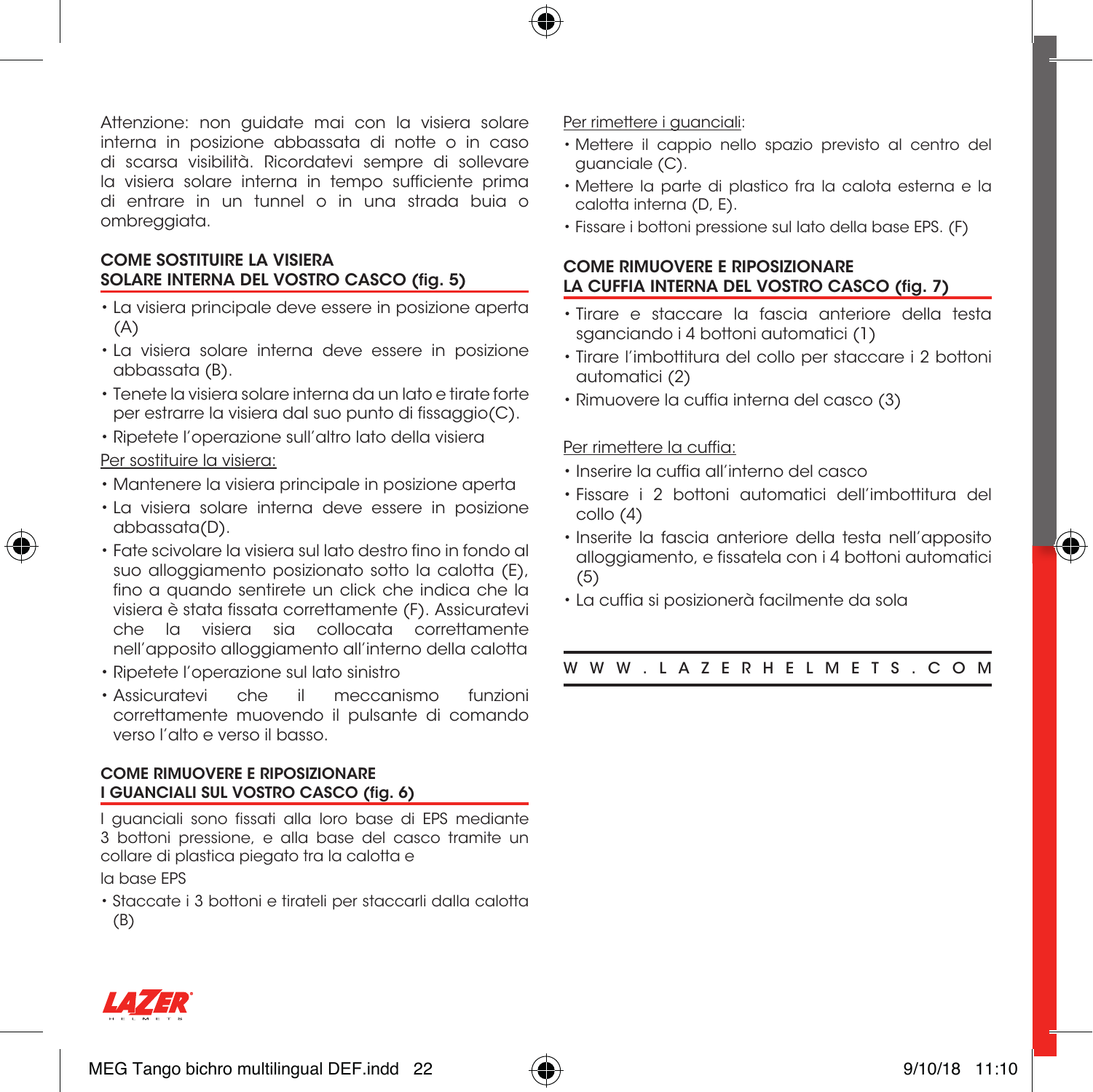



⊕



fig. 1

 $\bigoplus$ 



| <b>DOUBLE D BUCKLE</b><br><b>UK</b>    | (A | Œ  |
|----------------------------------------|----|----|
| <b>BOUCLE DOUBLE D</b><br>FR           |    |    |
| <b>DUBBELE D-SLUITING</b><br><b>NL</b> |    |    |
| <b>DOPPEL-D-VERSCHLUSS</b><br>DE       |    |    |
| ES<br><b>CIERRE D DOBLE</b>            |    | no |
| <b>SISTEMA DOUBLE D</b><br><b>PT</b>   |    |    |
| <b>CHIUSURA A DOPPIA D</b>             |    |    |











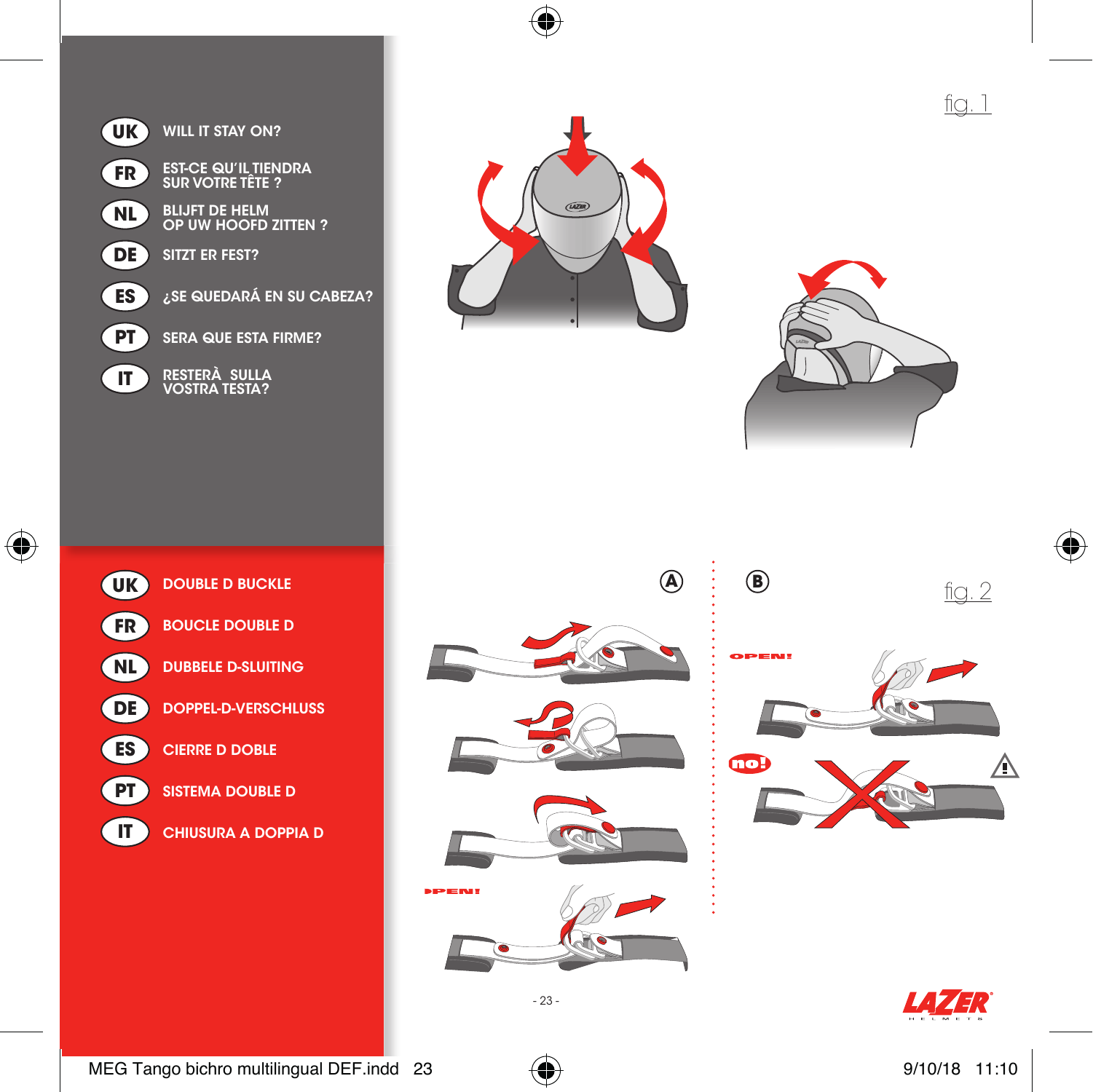







⊕





 $fig.4$ 

⊕

fig. 3







 $\bigoplus$ 



- 24 -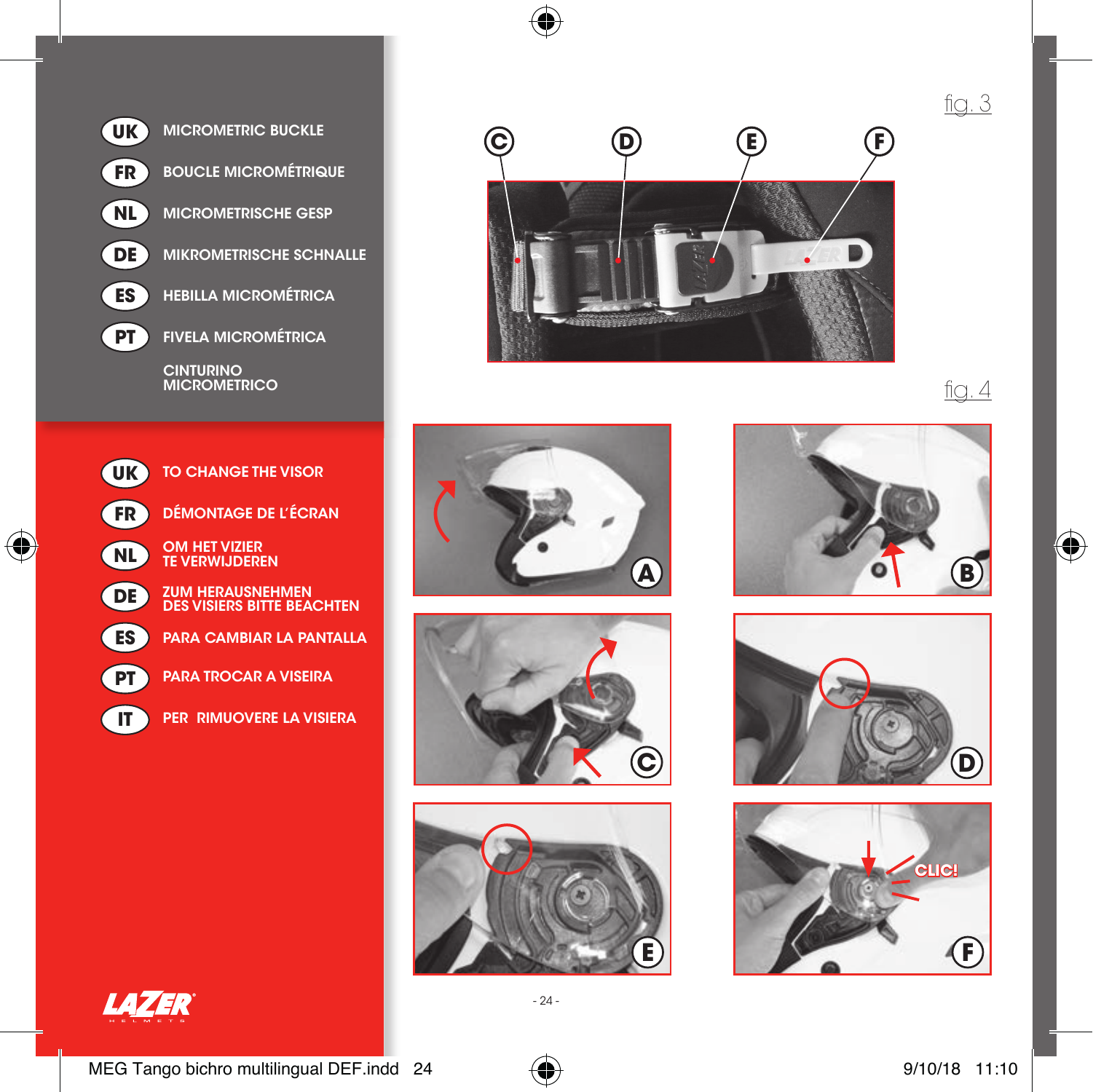

 $\bigoplus$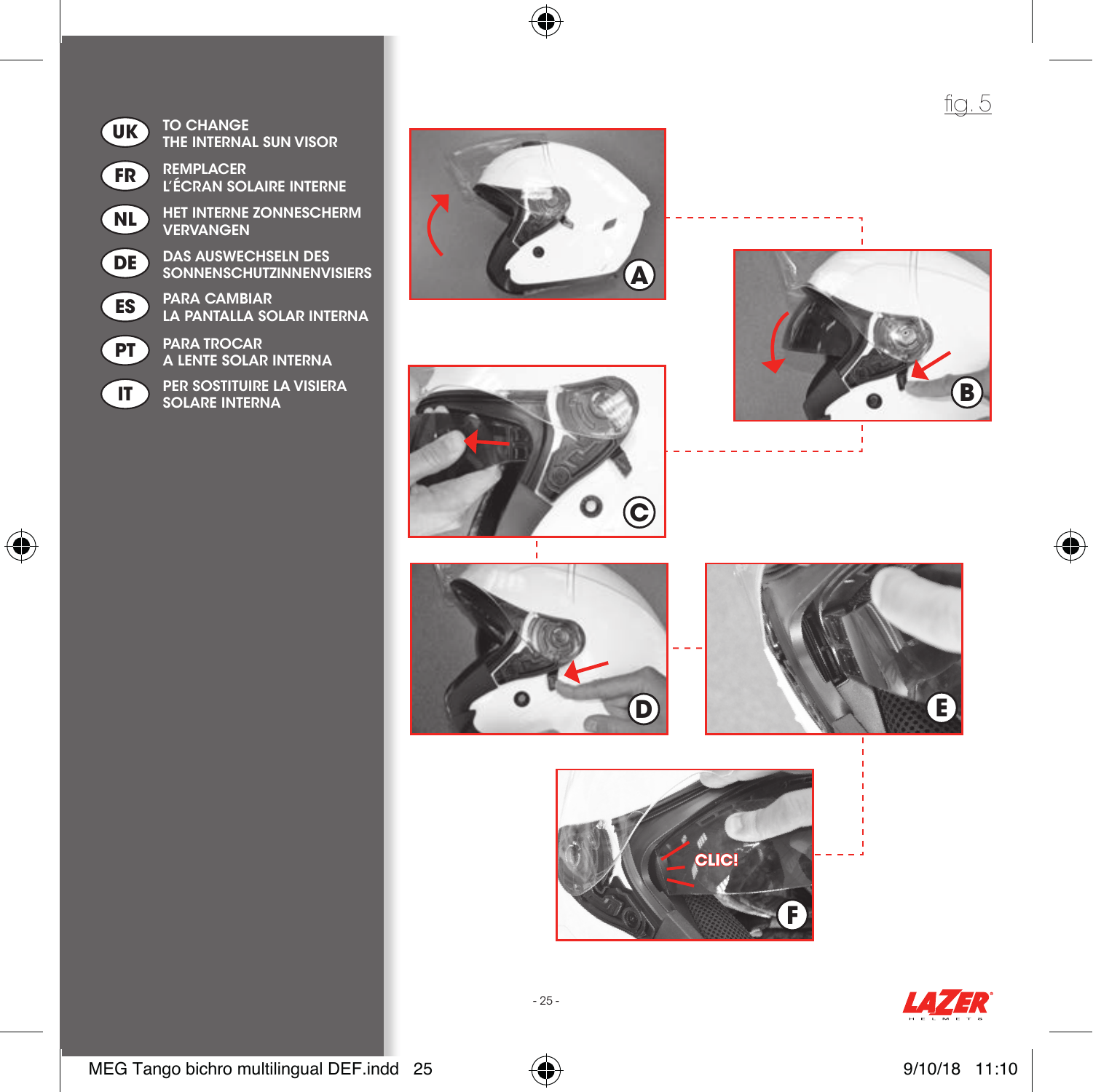

MEG Tango bichro multilingual DEF.indd 26  $\bigoplus$  9/10/18 11:10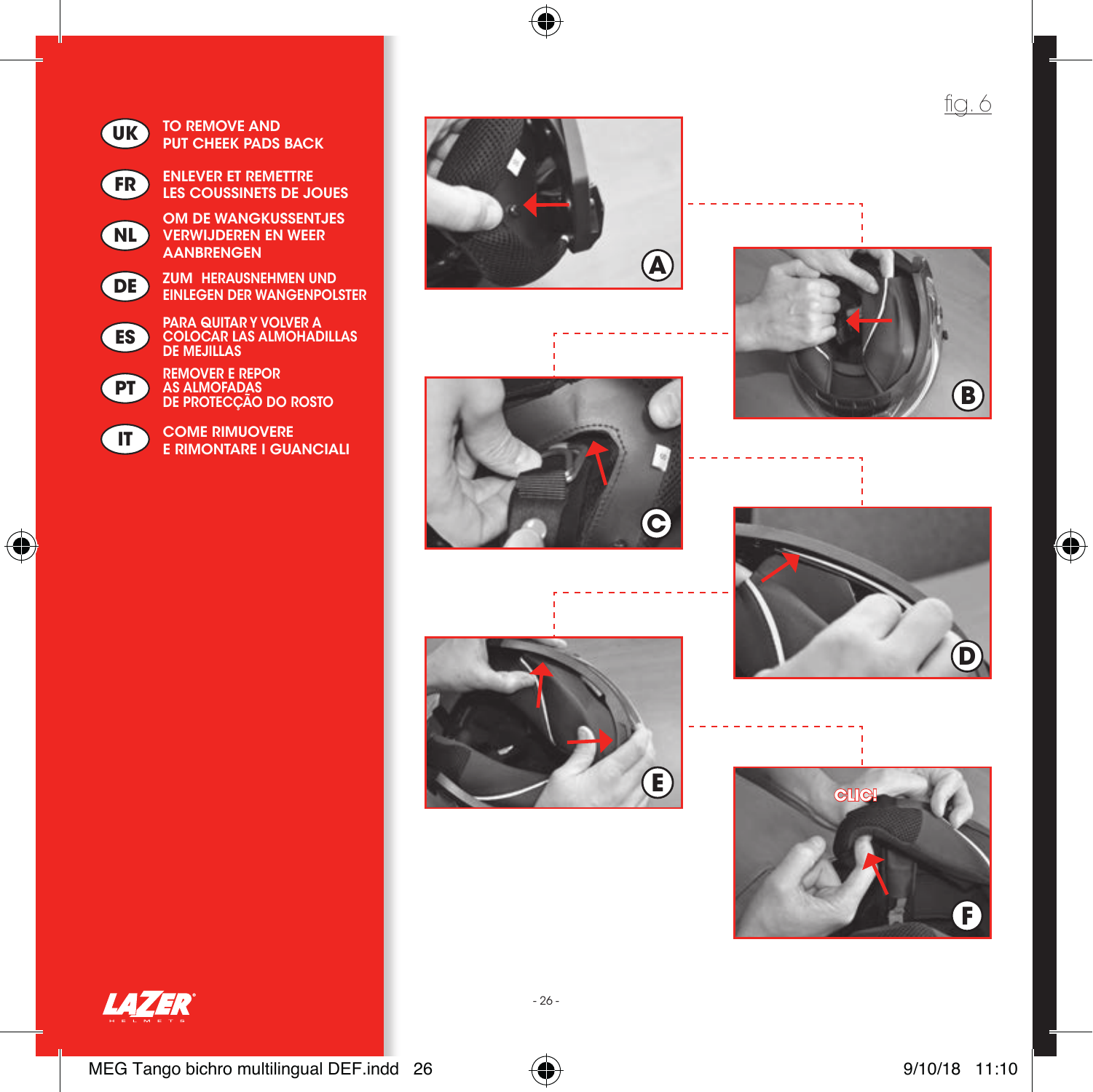